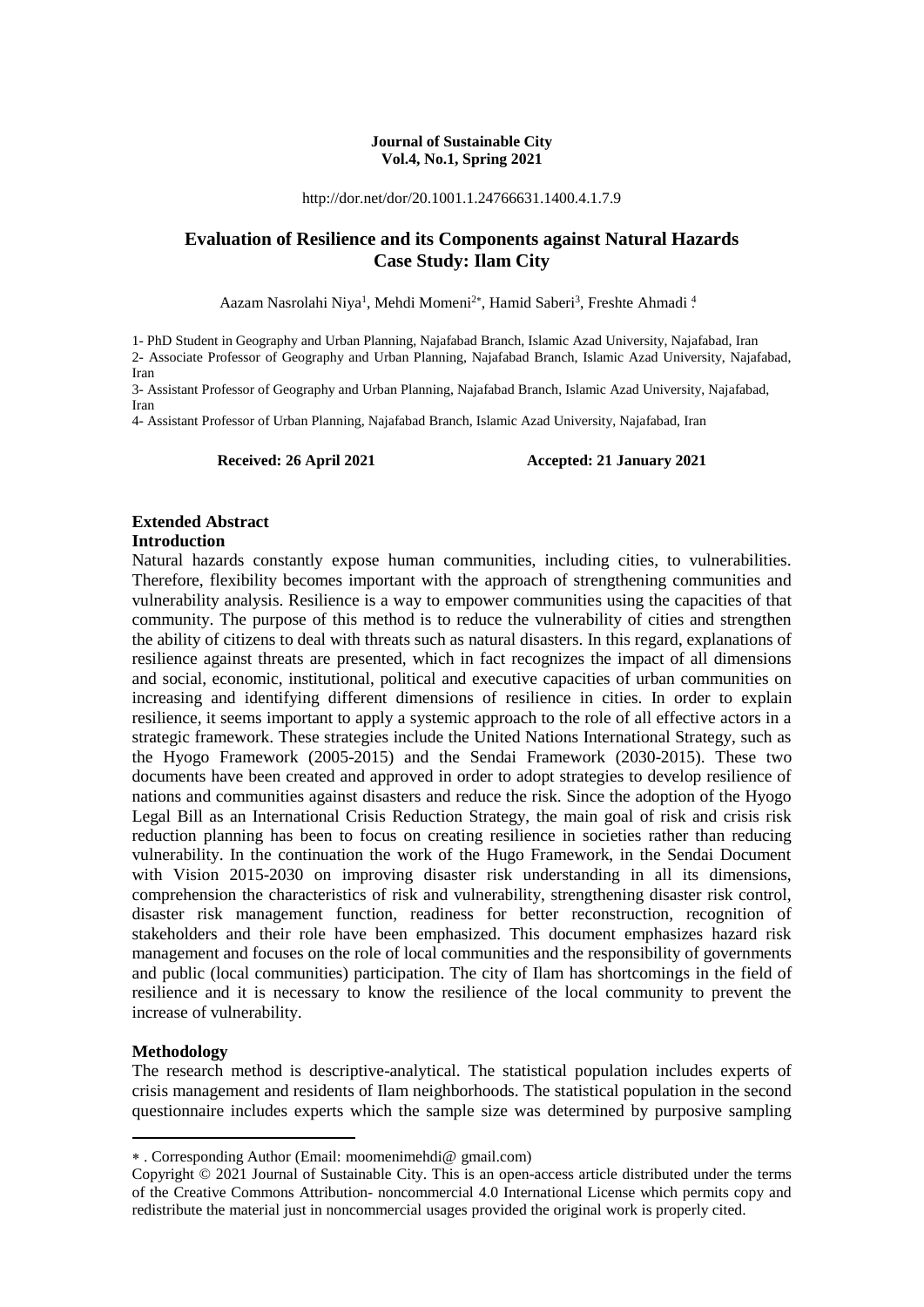method and 35 people were selected as the sample. The reliability of this questionnaire was determined by using of Cronbach's alpha in SPSS (94%). The validity of the questionnaire was confirmed via formal content and methods and based on the opinions of a number of experts. The statistical population in the second questionnaire includes residents aged 15 and over in Ilam neighborhoods. According to the population over 15 years of age in the neighborhoods of Ilam (145226 people), based on the Cochran's formula, the sample size was estimated at 384 people. Then, through random cluster method and relative to the population of the neighborhoods, sample households were determined. In order to check the fit of the questionnaire, which includes assessing the reliability and validity of the questionnaire for residents of neighborhoods in the city of Ilam, the method of confirmatory factor analysis was used in Smart PLS software. To analyze the quantitative data, appropriate methods to the subject and research data such as one-sample t-test and t-test of two independent samples were used in SPSS 23 software.

#### **Results and discussion**

-The results of the expert questionnaire, which is based on a single sample t-test, show that there is a significant difference between the baseline limit (3) and the calculated value (4.52) (sig  $=$ 0.000). The difference between the baseline and the calculated value (1.52) is positive. Therefore, according to experts, observing international strategies can be effective on strengthening the resilience of Ilam city.

- From the point of view of international strategies, the resilience of Ilam city against natural hazards is not desirable.

-The results of the single sample t- test in order to measure the overall resilience in the sample community show: there is a significant difference between the baseline limit (3) and the calculated value  $(2.38)$  (sig = 0.000). Since the difference between the baseline limit and the calculated value is negative  $(-0/6149)$ , therefore, the city of Ilam does not have a suitable resilience against natural hazards.

-The resilience of Ilam in five dimensions has been evaluated. The results of the single sample ttest show that there is a significant difference between baseline (3) and calculated value (sig  $=$ 0.000). According to the difference between the baseline and the calculated value is negative for all dimensions; thus, the results show that different dimensions of Ilam city do not have proper resilience against natural hazards.

- The statistical results of Independent Samples Test show that the average resilience of urban marginal areas and worn-out texture is 2.3 and urban areas with new texture is 2.6. Findings indicate that t-statistic is equal to  $t = -2.148$  and the significance level is  $Sig = 0.047$ . This means that there is a difference in resilience between worn-out and marginal textures (neighborhoods 3-5-7-7-14) with urban areas with new texture (neighborhoods 9-10).

#### **Conclusion**

According to the research results, the resilience situation of Ilam city is far from the desired situation and is evaluated as unfavorable. The dimensions of economic, social, institutional, natural and physical resilience are far from the desired state of resilience and tend towards vulnerability. Significant differences between the resilience of worn-out and marginal textures with urban areas with new texture indicate different levels of vulnerability in the study area. The results of the questionnaire based on experts' opinions indicate that international resilience strategies, if implemented, are effective on strengthening the resilience of local communities (Ilam). This reminds us of the use of global experiences and the need to review practical strategies in the field of urban resilience.

**Keywords:** Natural hazards, Vulnerability, Resilience, Document Sendai, Ilam City.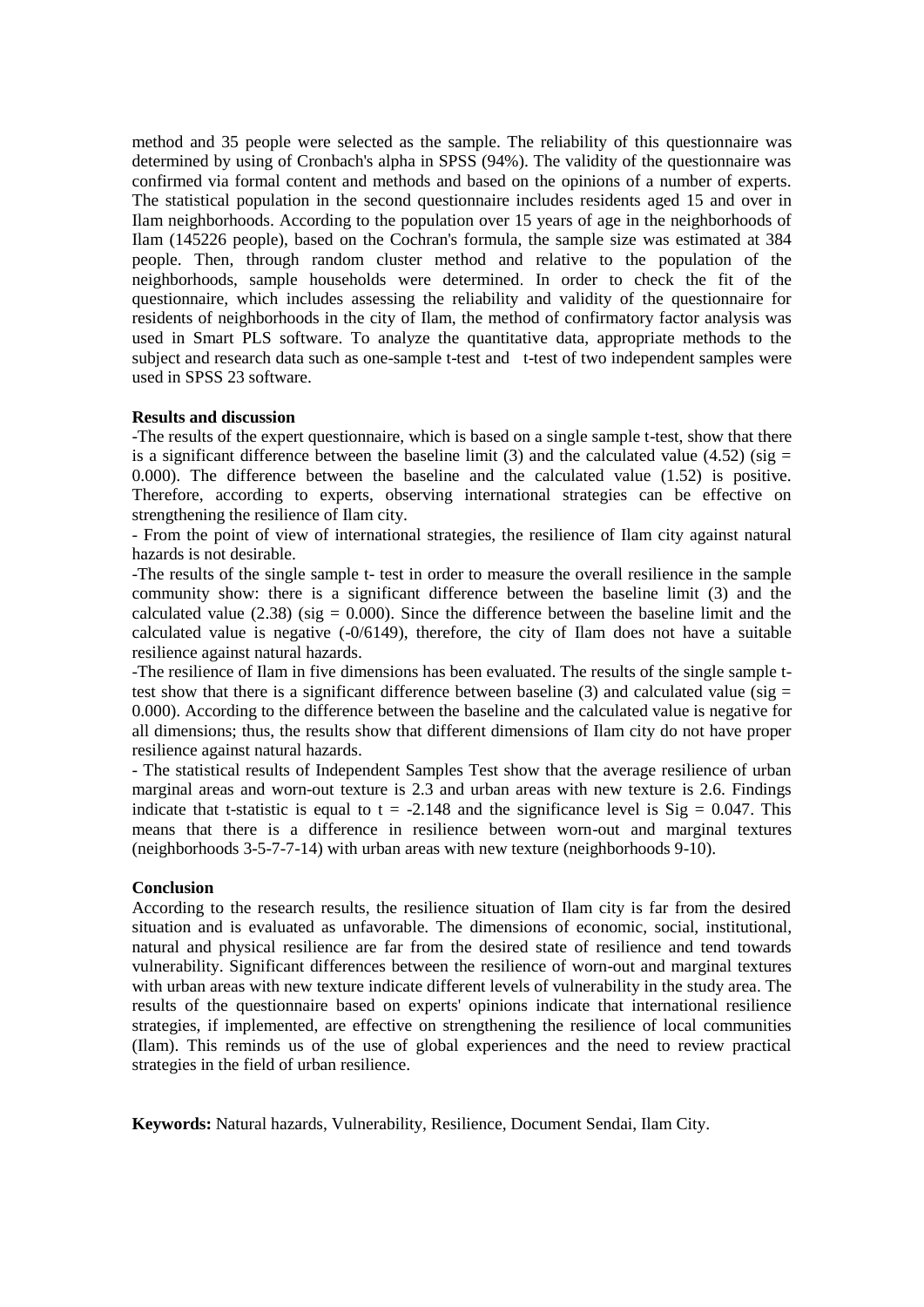## **فصلنامه شهر پایدار، دورۀ ،4 شمارۀ ،1 بهار 1400 صص. 105-123**

http://dor.net/dor/20.1001.1.24766631.1400.4.1.7.9

# **ارزیابی تابآوری و مؤلفههای آن در برابر مخاطرات طبیعی مطالعه موردی : شهر ایالم**

**اعظم نصراللهی -** دانشجو دکتری جغرافیا و برنامهریزی شهری، واحد نجف آباد، دانشگاه آزاد اسالمی، نجف آباد، ایران **-** دانشیار جغرافیا و برنامهریزی شهری، واحد نجف آباد، دانشگاه آزاد اسالمی، نجف آباد، ایران <sup>1</sup> **مهدی مؤمنی حمید صابری -** استادیار جغرافیا و برنامهریزی شهری، واحد نجف آباد، دانشگاه آزاد اسالمی، نجف آباد، ایران **فرشته احمدی -** استادیار شهرسازی، واحد نجف آباد، دانشگاه آزاد اسالمی، نجف آباد، ایران

## **تاریخ دریافت: 1399/11/02 تاریخ پذیرش: 1400/02/06**

#### **چکیده**

مخاطرات طبیعی بهصورت تکرارپذیر، جوامع بشری ازجمله شهرها را در معرض آسیبپذیری قرار میدهد. لذا تاب آور شدن با رویکرد تقویت جوامع و تحلیل آسیبپذیری مطرح میشود. در این راستا ارزیابی تابآوری و ابعـاد آن در شهر ایالم مطابق با راهبردهای جهانی تابآوری و بررسی میزان کارآمدی سند جهـانی تـابآوری مطـابق بـا واقعیات ساختار تابآوری شهر ایالم ضروری مینماید. روش پژوهش توصیفی- تحلیلی است. جامعه آماری شامل خبرگان حوزه مدیریت بحران و ساکنین محالت شهر ایالم است. شاخصها و مؤلفهها با تلفیق مـدل CDRI و راهبردهای سند سندای عملیاتی شدهاند. برای تجزیهوتحلیل دادهها از روشهای آماری همچون آزمـون تـی )T ) تک نمونهای و دو نمونه مستقل استفادهشده است. بر اساس نتایج پژوهش، وضـعیت تـابآوری شـهر ایـالم بـر مبنای راهبردهای جهانی تابآوری با مقدار میانگین 2/42 درصد کمتر از حد مبنـا )3( اسـت کـه نشـان میدهـد وضعیت تابآوری شهر ایالم با وضعیت مطلوب فاصله داشته و نامطلوب ارزیابی میشود. ابعاد تابآوری اقتصادی، اجتماعی، نهادی، طبیعی و کالبدی با وضعیت مطلوب تابآوری فاصله داشته و بـه سـمت آسـیبپذیری گـرایش دارد. تفاوت معنادار بین تابآوری بافتهای فرسوده و حاشیهنشین بـا نـواحی شـهری دارای بافـت جدیـد بیـانگر سطوح متفاوت آسیبپذیری در سطح مناطق و نواحی محدوده موردمطالعه است. نتـایج آزمـون تـی )Test– T) پرسشنامه مبتنی بر نظر خبرگان حاکی از آن است که راهبردهای بینالمللی تابآوری در صورت اجـرا در تقویـت تابآوری جوامع محلی (ایلام) مؤثر میباشد که این امر استفاده از تجارب جهانی و لزوم بـازنگری در راهبردهـای کاربردی در حوزه تابآوری شهری را یادآور میشود.

**واژگان کلیدی**: مخاطرات طبیعی، آسیبپذیری، تابآوری، سند سندای، شهر ایالم.

Email: moomenimehdi@ gmail.com مسئول نویسنده .1

**.**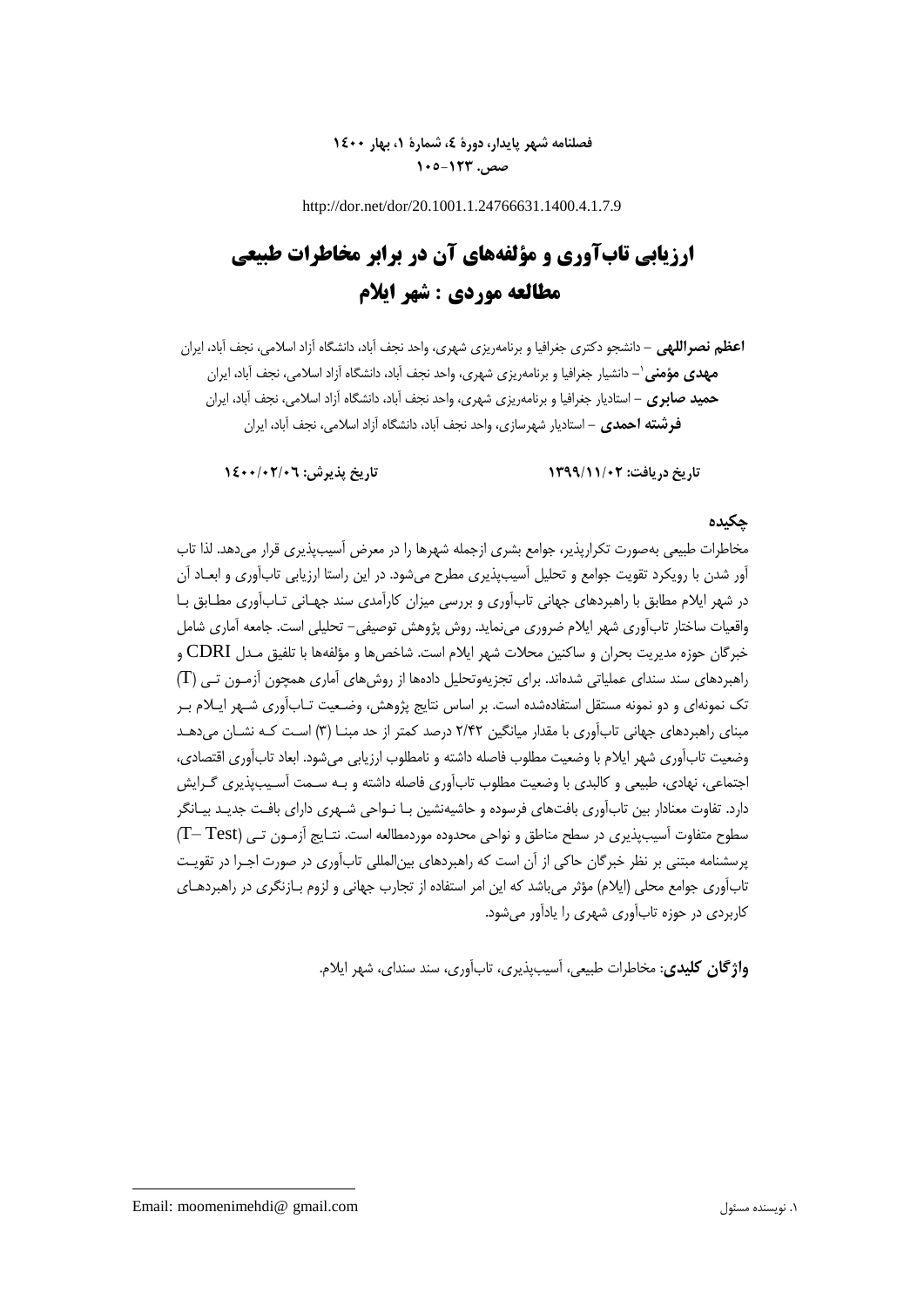#### **مقدمه**

شهر بهعنوان پیچیدهترین سیستم ساخته دست بشر، با دامنه وسیعی از مخـاطرات ازجملـه مخـاطرات طبیعـی همچـون زلزله، سیل، آتشفشان، خشکسالی، گردوغبار، طوفان، تغییرات اقلیمی و .. روبرو است. بشر امروز با تمـام پیشـرفتهای علمی در کنترل مخاطرات طبیعی چندان موفق نبوده است. این در حالی است که با گسترش و پیچیـدهتر شـدن شـهر و ابعاد شهری و ظهور پدیدههایی همچون حاشیهنشینی، تراکم جمعیـت در بافتهـای فرسـوده و قـدیمی، توسـعه افقـی و عمودی، میزان آسیبپذیری شهرها در برابر مخاطرات طبیعی افزایش یافته است (سرور و کاشانی اصل، ۱۳۹۵: ۸۸). یکی از مباحثی که به پیشگیری از آسیبپذیری در جامعه شهری میپردازد مقوله تابآوری است (توانـا و نیسـتانی، ۱۳۹۵: ۲). درواقع تابآوری رهیافتی برای تقویت جوامع با استفاده از ظرفیتهای آن جامعـه اسـت )احمـدزاده کرمـانی و امـینزاده گوهرریزی، ۱۳۹۹: ۳۴). هدف از این رویکرد، کاهش آسیبپذیری شهرها و تقویت تواناییهای شهروندان برای مقابله بـا خطرات ناشی از تهدیدات نظیر وقوع سوانح طبیعی است (لنگر نشین و همکاران، ۱۳۹۸: ۲). با گذر از نگاه کالبدی صرف به تابآوری، ضرورت یک چارچوب جامع، کلنگر و سیستمی که وجوه مختلف شهر را با وجوه کمتـر قابلمشـاهده ولـی مؤثر )رفتار انسانی( ترکیب نماید موجب پیدایش ابعاد اقتصادی، اجتمـاعی، کالبـدی و نهـادی بـرای موضـوع تـابآوری میشود )کاظمیان و همکاران، :1393 5-4(. در این راستا تبیین تابآوری در برابر تهدیدات مطـرح میشـود کـه درواقـع شناخت نحوه تأثیرگذاری ظرفیتهای اجتماعی، اقتصادی، نهادی، سیاسی و اجرائی جوامـع شـهری در شناسـایی و ارتقـا ابعاد مختلف تابآوری در شهرهاست )بهتاش و همکاران:1392، 34(. بنابراین نوع نگرش به مقوله تابآوری و تحلیل آن در چگونگی شناخت تابآوری وضع موجود و علل آن نقش کلیدی دارد و از طرف دیگـر سیاسـتها و اقـدامات کـاهش خطر و نحوه رویارویی با آن را تحت تأثیر قرار میدهد (رضـایی، ١٣٩٢: ٢٨). بـرای تبیـین تـابآوری اعمـال رویکـردی سیستمی بر نقش تمام بازیگران مؤثر در یک چارچوب راهبردی امری مهم به نظر میرسد. ازجمله این راهبردها میتوان به راهبردهای بینالمللی سازمان ملل متحد ازجمله چهارچوب هیوگـو )2015-2005( )بهتـاش و همکـاران:1392، 34( و چارچوب سندای (۲۰۱۵– ۲۰۳۰) اشاره نمود. این دو سند در جهت اتخاذ راهبردهایی برای ایجاد تابآوری ملل و جوامـع در مقابل بلایا و کاهش خطر تدوین و تصویبشدهاند (دفتر سازمان ملل متحد، ۲۰۱۵: ۵). در تداوم کار چارچوب هیوگـو، در سند سندای با چشمانداز 2030-2015 بر بهبود فهم ریسک بالیـا در تمـامی ابعـاد آن، فهـم ویژگیهـای مخـاطره و آسیبپذیری، تقویت کنترل خطر بالیا، کارکرد مدیریت خطر بالیا، آمادگی برای بازسازی بهتر، شناخت ذینفعان و نقـش آنها تأکید شده است. این سند بر مدیریت خطر مخاطرات بهجای مدیریت مخاطرات و بر نقش جوامع محلی و مسئولیت دولتها و مشارکت مردمی تأکید دارد (دفتر سازمان ملل متحد،۲۰۱۵، ۵). در این سند جوامع محلی در کاهش خطر بلایا دارای نقش مؤثر هستند (بابایی و صادقی، ۱۳۹۴ :۱). و مسئولیت پیشگیری و کاهش خطرات در سطوح مختلف بر عهده دولتها با تأکید بر تقسیم مسئولیت میان سطوح مختلف و با مشارکت همه مـردم اسـت. در حقیقـت، ترسـیم و اجـرای برنامههای مقابله با مخاطرات طبیعی در قالب راهکارهای خاص، رویکردی هدفمند و مـؤثر در جهـت تقویـت تـابآوری شهرها به شمار میرود. توجه به استراتژیها، بهموازات توجه به تفاوتهای بین جوامع زمینه سازگاری این استراتژیها بـا ویژگیهای خاص جوامع را فراهم میآورد. در این فرایند، مقوله تابآوری به دنبـال درك و شناسـایی عوامـل آسـیبزا و موانع پایداری سیستم شهری است و ضرورت دارد که برای جلوگیری از افزایش آسـیبپذیری میـزان تـابآوری جامعـه محلی را بشناسیم. شهر ایالم بهعنوان یک زیرمجموعه از کشور و در مقیاس خردتر بهعنوان یک جامعه محلی با نقایصی در حوزه تابآوری در برابر مخاطرات طبیعی روبرو است. ازجمله بر اساس نتایج تحقیقات و مطالعات مؤسسات ژئوفیزیک دانشگاه تهران، شهر ایالم با داشتن گسلهای فعال و نیمه فعال در مجاورت خود در موقعیت خطر نسـبی متوسـ قـرار دارد. پدیده ریز گردها و گردوغبار که آسیبهای فراوانی به بخشهای کشاورزی، اقتصادی و زیستمحیطی استان مرزی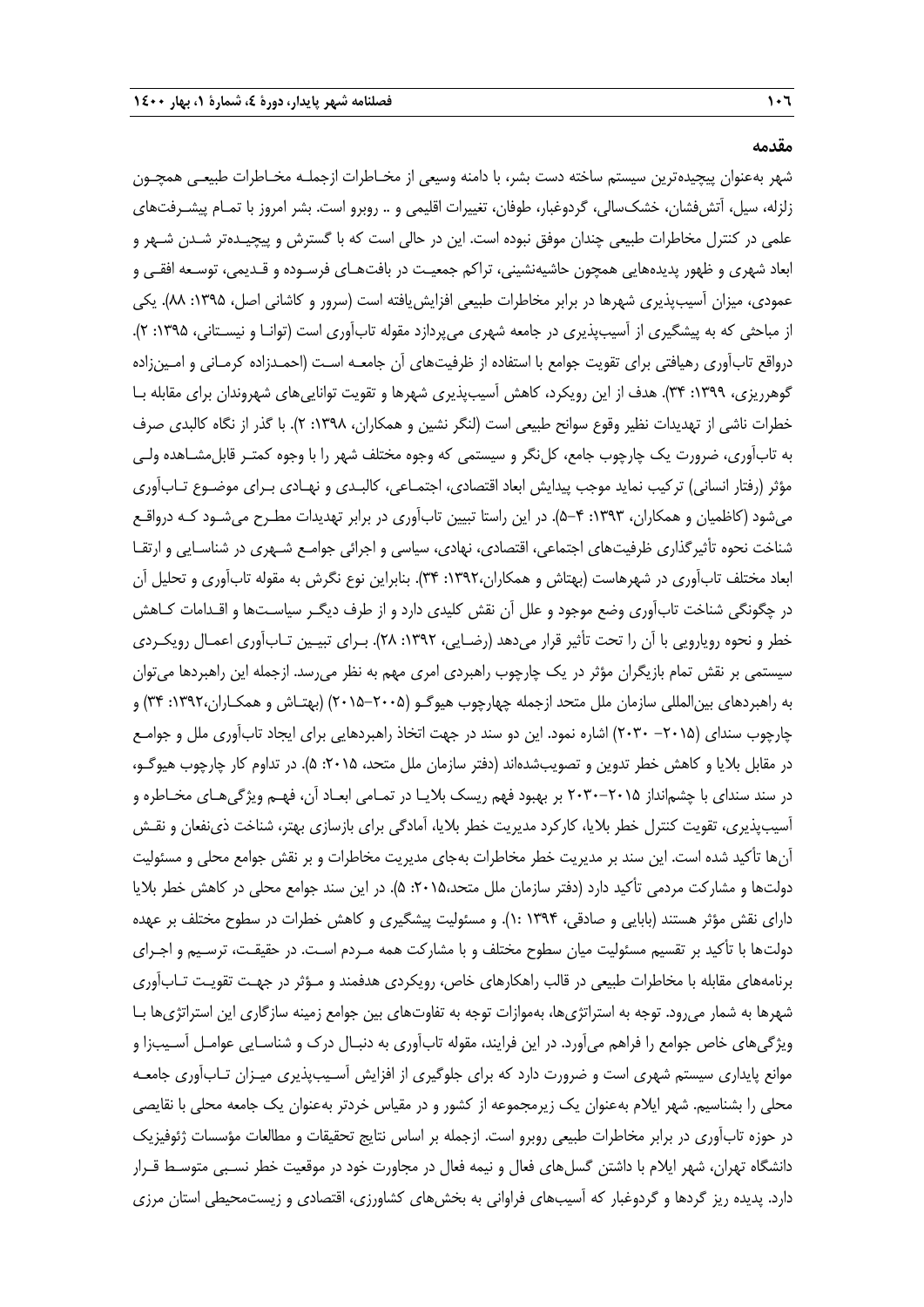ایالم و شهر ایالم تحمیل نموده است. وقوع سیالب که در برخی موارد منجر به خسارات جانی و تخریب اموال عمومی و زیرساختهای شهر شده است (طهماسبی و همکاران،۱۳۹۶ :۳). واقعشدن بخشی از شهر ایلام روی دامنه که در معرض زمینلرزه قرار دارد و بافت آبرفتی و سست زمین بستر شهر، بیانگر آسـیبپذیری بـاال در مواقـع روبرویـی بـا مخـاطرات طبیعی است، بنابراین ضروری است برای جلوگیری از افزایش آسیبپذیری، میزان تابآوری جامعه محلـی را بشناسـیم و بدانیم که توان ظرفیتی جامعه برای ایستادگی و بازیابی در برابر مخاطرات طبیعی در هنگام وقوع بحـران تـا چـه میـزان است؟ در این راستا استفاده از تجربیات جامعه جهانی در قالب استانداردها و چارچوبهای جهانی همچـون سـند سـندای میتواند در بررسی کامل تابآوری و ارزیابی ابعاد آن مؤثر باشد. لـذا بـا تلفیـق راهبردهـای بینالمللـی تـابآوری )سـند سندای) با ابعاد پنجگانه تابآوری مدل CDRI به تبیین و ارزیابی تابآوری و ابعـاد آن در سـطح جامعـه محلـی (شـهر ایلام) پرداختهشده که این مسئله از جنبههای نوآوری در پژوهش پیش رو است. از دیگر جنبـههای نـوآوری در پـژوهش پیش رو بررسی میزان کارآمدی سند بینالمللی سندای مطابق با واقعیات ساختار تابآوری شهر ایالم بهعنوان یک جامعه محلی در ایران است. مطالب مذکور در قالب طرح سـؤاالتی در پـژوهش حاضـر مطرحشـده کـه عبارتانـد از: وضـعیت تابآوری شهر ایالم بر اساس راهبردهای تابآوری بینالمللی به چه میزان مناسب است؟ بر اساس راهبردهای بینالمللی تابآوری، وضعیت ابعاد تابآوری شهر ایالم در برابر مخاطرات طبیعی به چه میزان مطلوب است؟ سطح تابآوری بافـت فرسوده و حاشیهنشین شهر ایالم در مقایسه با نواحی شهری دارای بافت جدید شهری به چه میزان متفـاوت اسـت؟ آیـا راهبردهای بینالمللی تابآوری در صورت اجرا، در تقویت تابآوری شهر ایالم در برابر مخاطرات طبیعـی میتوانـد مـؤثر واقع شود؟

در زمینه بررسی و تبیین موضوع تابآوری مطالعاتی در سطوح بینالمللی و داخلی به نگارش درآمده که ازجمله مطالعـات در سطح بین|لمللی میتوان به پژوهش۱عای ذیل اشاره نمود: مایانگا`(۲۰۰۷) در رسالهای تحت عنوان"شناخت و اسـتفاده از مفهوم جامعه انعطافپذیری فاجعه: رویکرد مبتنی بر سرمایه" باهدف ارزیابی اجتماعات تاب آور مبتنی بـر انـدازهگیری پنج نوع سرمایه (سرمایه اجتماعی، اقتصادی، فیزیکی، انسانی و طبیعی)، برای هر سـرمایه شـاخصهایی را در ارتبـاط بـا سنجش تابآوری پیشنهاد کرده است. ماگوری و هاکان (۲۰۰۷) در مطالعهای با عنوان "حوادث و جوامع: درک تـابآوری اجتماعی" باهدف تعیین شاخصها برای تابآوری، به بررسی شاخصهایی همچون اعتماد، رهبـری، سـرمایه اجتمـاعی، 3 کارایی جمعی، انسجام اجتماعی، مشارکت اجتماعی، معیارها، نگرشها، ارتباطـات و اطالعـات پرداختـه اسـت. الکسـاندر )2011( در پژوهشی تحت عنوان" تابآوری در برابر زلزله: پیشنهادهایی عملی برای مدیران و برنامـه ریـزان" بـه ارائـه راهکارهای عملی برای تاب آور ساختن و مقابله در مواقع خطر پرداخته است. نتایج پـژوهش ضـمن تعریـف عملیـاتی از تابآوری و مفاهیم مربوطه همچون آسیبپذیری در برابر زلزله، مواجهه و ظرفیت، بر این بـاور کلـی اسـت کـه ارتقـای تابآوری مستلزم کنشی جمعی است که همه ذینفعان در آن مشارکت دارند. مایلز ۲۰۱۵) در پژوهش خـود بـا عنـوان " مبانی جامعه فاجعه انعطافپذیری: رفاه، هویت، خدمات، سرمایه، خطرات زیسـتمحیطی" باهـدف ارائـه یـک مـدل بـه ارزیابی تابآوری پرداخته است. مفهوم این مدل برگرفته از چهار )4( عنصـر رفـاه، هویـت، تسـهیالت و سـرمایه اسـت. پژوهش مذکور منتج به معرفی شاخصها و مؤلفههای اصلی تابآوری است و بر اهمیت اجتماعات محلی تأکیـد دارد بـه 5 این معنا که میتواند نقشی حیاتی در ارتقای سطح تابآوری اجتماعی - زیستمحیطی داشته باشـد. سـوارز و همکـاران

**.** 

- 2 . Maguire & Hagen
- 3 . Alexander
- 4 . Miles
- 5 . Suarez

<sup>1</sup> . Mayunga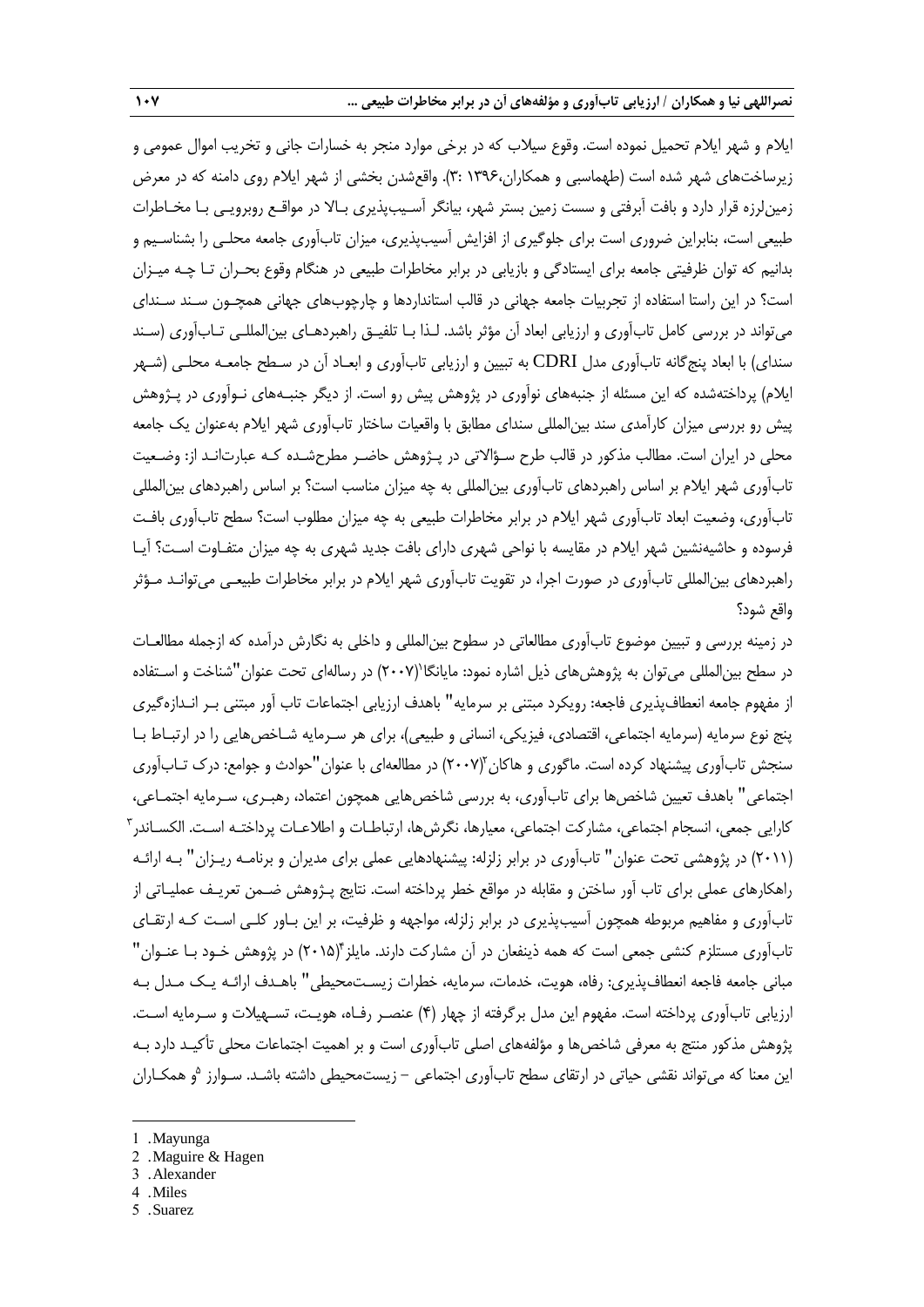)2016( در پژوهشی بهعنوان " به سمت شاخص تابآوری شهری: مطالعه موردی در 50 شـهر اسـپانیا " باهـدف ارائـه چارچوبی برای اندازهگیری تابآوری شهری، به تعریف شاخصهای تابآوری شـهری و کـاربرد آن در شـهرهای اسـپانیا پرداختهاند. نتایج پژوهش نشان میدهد که اغلب شهرها از تابآوری بهینه شهری فاصله دارند. شون و یـوان $(\mathsf{Y}\textnormal{\texttt{F}}\mathsf{\texttt{F}}\mathsf{\texttt{F}}\mathsf{\texttt{F}}\mathsf{\texttt{F}}\mathsf{\texttt{F}}$  در پژوهشی با عنوان "پژوهشی در مورد ارزیابی مقاومت تابآوری شهری بـا روش Topsis چنـد صـفت ترکیبـی، نمونـه موردی در چین" باهدف ارزیابی پایداری شهری با توجه به وجود شاخصهای عینی و منطقی )با توجه به اهمیت ارزیابی این دو بعد در مسئله تابآوری و مشکل ارزیابی ترکیبی این دو بعد از تابآوری) پرداختهاند. پژوهش مذکور منتج به ارائه یک سیستم مبتنی بر شاخص شامل چهار شاخص اصلی محیطزیستمحیطی، امکانات شهری، توسعه اقتصـادی، توسـعه اجتماعی و 28 شاخص ثانویه بر اساس ترکیب نظریه مجموعه فـازی شـهودی و روش Topsis شـده اسـت .در حـوزه پژوهشهای داخلی نیز میتوان به موارد ذیل اشاره نمود: رفیعیان و همکاران )1390( در پژوهشی تحت عنـوان" تبیـین مفهومی تابآوری و شاخص سازی آن در مدیریت سوانح اجتماعمحور )CBDM ")باهدف ارزیابی مناسبترین مدل، به ارائه رویکرد نظری و نظام شاخص سازی در حوزه تحلیل و ارتقای تابآوری جوامع پرداختهاند. یافتـهها نشـان میدهـد: مدلهای DROP و CBDM مناسبترین مدل بر اساس رویکرد مفهومی و ساختار شاخص سازی است زیرا این مـدل ترکیبـی همزمـان دارای ویژگیهـایی چـون مکـان محـور بـودن، یکپارچـه نگـری در انتخـاب ابعـاد و شـاخصها و مشارکتپذیری مردم بهعنوان ذینفعان کلیدی برنامهریزی و مدیریت سوانح طبیعی در جوامـع محلـی اسـت. بهتـاش و همکاران )1391( در پژوهشی با عنوان" تعیین ابعاد و مؤلفههای تـابآوری شـهرهای اسـالمی" باهـدف بررسـی ابعـاد تابآوری شهر بر اساس ظرفیت مادی و معنوی به بررسی ارتباط تابآوری، آسیبپذیری، ظرفیت انطباق و سـازگاری بـا الگوهای ارزیابی ظرفیت پرداختهاند. نتایج مطالعه مذکور نشان میدهد: برای ایجاد یک جامعه تاب آور، مؤلفههای وسـیع و لزوم رویکرد سیستمی و جامع به تابآوری، ضروری است و با این رویکرد به ارائـه الگـویی شـامل ابعـاد و مؤلفـههای مطرح در تابآوری شهرهای اسالمی منتج شده است. بهتـاش و همکـاران )1392( در پژوهشـی بـا عنـوان" ارزیـابی و تحلیل ابعاد و مؤلفههای تابآوری کالنشهر تبریز" به ارزیابی و سنجش میزان تابآوری کالنشهر تبریز )بدون در نظـر گرفتن تهدید مخاطره خاصی) پرداختهاند. یافتههای پژوهش نشان میدهد: میزان میانگین تابآوری شهر تبریز کمتـر از حد مبنا (٣) است. بر اساس نظر خبرگان و کارشناسان، تبریز ازلحاظ تابآوری از وضعیت کاملاً مطلوبی برخوردار نیسـت. بعد اقتصادی پایینترین رتبه و بعد اجتماعی- فرهنگی بـاالترین رتبـه را در میـان سـایر ابعـاد تـابآوری دارد. پریـور و همکاران (۱۳۹۲) در پژوهشی تحت عنوان" بسط راهبردهای پایداری اکولوژیک برای افزایش تـابآوری محیطزیسـت" باهدف درك رابطه ساختار، عملکرد، آثار و پاسخها بر اساس مفاهیم اکولوژی شهری و درك حاصل از پهنه موردمطالعـه، به بسط انواع جهتگیری راهبردی پرداختهاند. نتایج ایـن تحقیـق جهتگیریهـای راهبـردی شـامل حفـاظتی، تـدافعی، تهاجمی، یا فرصتطلبانه را برای ایجاد تابآوری شهری پیشنهاد نموده است. کاظمی و عندلیب )1394( در پژوهشـی بـا عنوان" تدوین چارچوب مفهومی جهت سنجش تابآوری شهرها در برابر بحرانهای طبیعی زلزله " باهـدف ارائـه یـک مدل بهینه برای ارزیابی تابآوری، به شناسایی مدلهای مؤثر در سنجش تابآوری، ارزیابی تطبیقی آنها با یکدیگر، بـه بررسی و تحلیل تفاوتهای ساختاری این مدلها پرداختهاند. پژوهش مذکور مبتنی بر ارائه چارچوب نوینی از تـابآوری و تحلیل ابعاد جدید تابآوری است. نتایج نشان میدهد: مدلهای موردمطالعه تفاوت مـاهیتی و قـالبی بـا یکـدیگر دارنـد. برخی در جهت گسترش مفاهیم این حوزه پرداخته و برخی بر مؤلفههای تابآوری و سنجش تابآوری تمرکـز داشـتهاند. نظم فر و پاشازاده )1397( در پژوهشی تحت عنوان" ارزیابی تابآوری شهری در برابر مخاطرات طبیعی مطالعه مـوردی:

-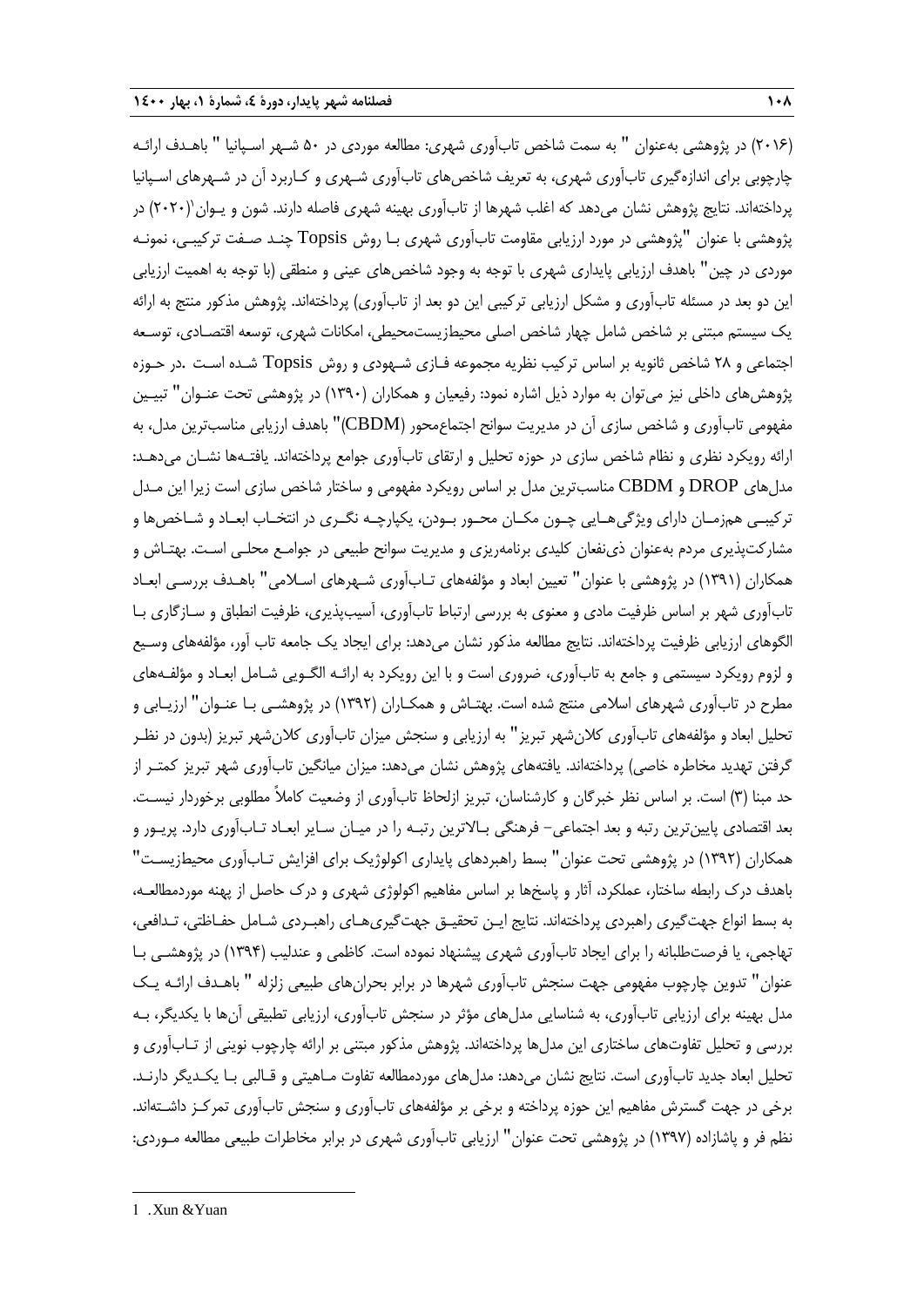شهر اردبیل" باهدف ارزیابی تابآوری شهر اردبیل در برابر مخاطرات طبیعی به بررسی تابآوری کلی و ابعاد آن پرداخته و نتایج این پژوهش نشان میدهد: تابآوری کلی شهر اردبیل و ابعاد آن با حـد بهینـه دارای فاصـله اسـت و تـابآوری نهادی نسبت به سایر ابعاد تابآوری با مقدار بهینه فاصله بیشتری دارد. شکری فیروزجاه )1397( در تحقیقـی بـا عنـوان "سنجش میزان تابآوری شهرها در برابر مخاطرات طبیعی مطالعه موردی: شهر بابل" باهدف ارزیـابی تـابآوری شـهر بابل بر اساس بر اساس اصول دهگانه کمپین جهانی تابآوری شهری به بررسی سنجش تابآوری شهر بابـل مبتنـی بـر نظر مدیران محلی پرداخته است. نتایج پژوهش مذکور تابآوری شـهر بابـل را کـامالً نـامطلوب ارزیـابی نمـوده اسـت. طالچیان و همکاران )1398( در پژوهشی تحـت عنـوان" مـرور سیسـتماتیک شناسـایی ابعـاد مؤلفـهها و شـاخصهای تابآوری شهری با بررسی چالشها و فرصتها" باهدف ایجاد یک رویکرد سیستماتیک در مورد تابآوری شهری بـرای ارتقا توانایی عملکرد شهرها در برابر حوادث و عدم تعادلهای سیستمهای شهری، بـهمرور سیسـتماتیک مفـاهیم، ابعـاد، مؤلفهها، شاخصها، چالشها و فرصتهای روشهای ارزیابی تابآوری شهری پرداخته است. نتایج تحلیلها نشـاندهنده کمبود ابزار و روش برای ارزیابی تابآوری است و بیانگر اهمیت چالشها و فرصتهای مطالعاتی در حوزه تابآوری است که خود میتواند زمینه شناسایی مؤثرترین عوامل در پایداری سیستمهای شـهری را فـراهم سـازد. پوراحمـد و همکـاران )1398( در پژوهشی با عنوان" تحلیل معیارهای تابآوری در بافت فرسوده شهری در برابر زلزله بـا تأکیـد بـر تـابآوری کالبدی. مورد: منطقه 10 شهرداری تهران" باهدف تحلیل معیارهای تابآوری شهری در بافت فرسوده پهنه موردمطالعـه به رتبهبندی ابعاد تابآوری شهری پرداختهاند. نتایج نشاندهنده ضعف تابآوری و پایداری محدوده موردمطالعه در برابـر مخاطرات طبیعی است. بعد تابآوری کالبدی در رتبه نخست اهمیت و ابعاد تابآوری اقتصـادی، اجتمـاعی و نهـادی بـه ترتیب در اولویتهای بعدی اهمیت مشخصشده است. جزایری و همکاران )1398( در رسالهای تحـت عنـوان" ارزیـابی ظرفیت تابآوری شهری در برابر خطر زمین لرزه با تأکید بر ابعاد اجتماعی و نهادی (مطالعه موردی: منطقـه ١٢ تهـران)" به ارزیابی و تحلیل مقادیر شاخصهای اجتماعی و نهادی بر اساس روش حد بهینه در سطح جهـانی پرداختهانـد. در ایـن رساله مقدار عددی بهینه هر شاخص بر اساس تجربیات جهانی مشخصشده و این عـدد مقـدار مبنـا بـرای انـدازهگیری تابآوری ابعاد در محدوده موردمطالعه محسوب شده است. نتایج مطالعه مذکور نشان میدهد: دو شاخص ساختار سـنی و ساختار جنسی تابآوری اجتماعی باالتر از حد بهینه محاسبهشده و شاخص پوشش بهداشتی بیشترین فاصله را بـا مقـدار بهینه محاسبهشده دارد و در بعد تابآوری نهادی تمام شاخصهای بـا مقـدار بهینـه فاصـله دارد. احمـدزاده و امـین زاده )1399( در پژوهشی با عنوان" ارزیابی ابعاد تابآوری شهری با استفاده از روش میانگین مجموع فواصل از حد بهینه" به تحلیل شاخصهای تابآوری، تبیین روشی برای اندازهگیری تابآوری و اندازهگیری میزان تابآوری محدوده موردمطالعه پرداختهاند. نتایج پژوهش ضمن ارزیابی و اندازهگیری تابآوری، ضرورت بکار بردن ابعاد کیفی در کنار ابعـاد کمـی بـرای دستیابی به یک نتیجه همهجانبه و کامل از میزان تابآوری را الزم میداند.

#### **مبانی نظری**

مخاطره یک رویداد، پدیده فیزیکی و یا اقدام انسانی است که میتواند بالقوه خسارت بار باشد و باعث مرگ و یا جراحت، خسارت به داراییها، اختلال اجتماعی و اقتصادی و یا تخریـب محیطزیسـت گـردد. مخـاطرات می¤وانـد خاسـتگاههای متفاوتی داشته باشد و ناشی از فرآیندهای انسانی (تخریب محیطزیست و مخاطرات مرتبط با فنآوری) باشـد و یـا منشـأ طبیعی داشته باشد مانند (زمینشناختی، آب و هواشناختی و زیستشناختی) (دفتـر سـازمان ملـل متحـد، ۲۰۱۵: ۸). کـه میتواند در مقیاسهای مختلف به آسیبپذیری شهرها منجـر شـود. آسـیبپذیری شـرایط ایجادشـده توسـط عوامـل و فرآیندهای کالبدی، اجتماعی، اقتصادی و زیستمحیطی که حساسیت و شکنندگی یک جامعه را در برابر خطرها افـزایش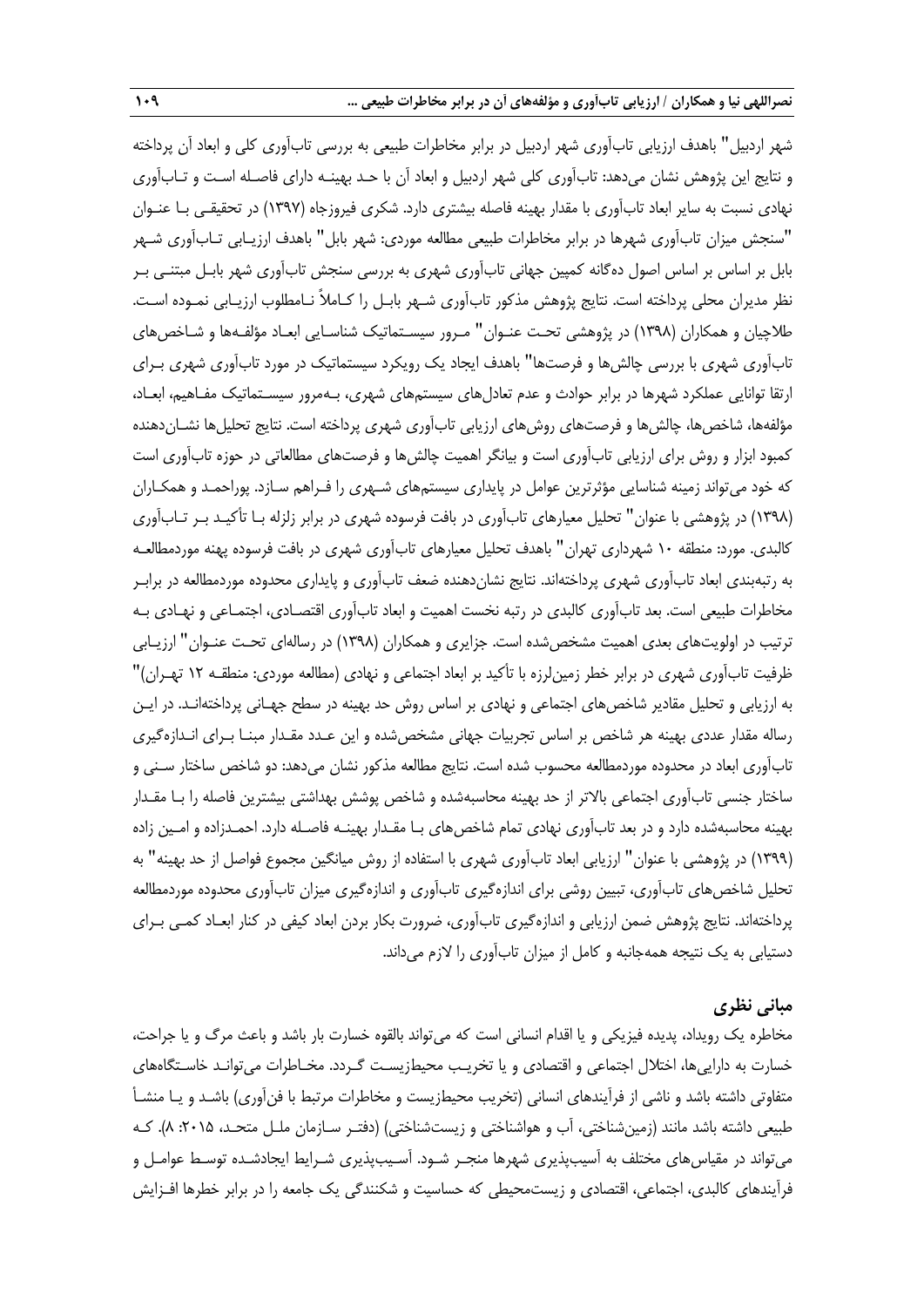می دهد تعریف می شود (دفتر سازمان ملل متحـد،۲۰۱۵، ۹). در مقابـل آسـیبپذیری مسـئله تـابآوری مطـرح می شـود. تابآوری در اصل از لغت انعطاف پذیری، سرچشمه گرفته است و به معنی بازگشت به حالت اولیه می باشـد ( Klein & Nicholls,2003:39). اصطلاح تابآوری را نخستین بار هولینگ<sup>۲</sup>در سال ۱۹۷۳ بهعنوان مفهومی اکولـوژیکی مطـرح کرد (بهتاش و همکاران، ۱۳۹۲: ۳۴). در حوزه مخاطرات طبیعی تیمرمن ٌنخستین فردی بـود کـه تـابآوری را در حـوزه مخاطرات طبیعی مطرح کرد ),2007:28Mayunga). در حوزههای علمی دیگر نیز این مفهوم وارد و تعاریف متعـددی را در برمیگیرد. بسیاری از تناقضهای موجود بر سـر معنـای تـابآوری از تمـایالت شـناختی، روشهـای متـدولوژیک، تفاوتهای مفهومی بنیادین ناشی میشود و البته ریشه بسیاری از این تناقضهای موجود ناشی از این واقعیت اسـت کـه افراد، گروهها و جوامع هرکدام ممکن است دارای درجات مختلفی از تابآوری باشند )رفیعیان و همکـاران:1390، 25(. در گذشته تابآوری بهعنوان یک توانایی برای بازگشت به عقب پس از یک بحران تعریف میگردید و به معنی پاسخ سـریع و بهبود شرایط پس از بحران تعریف میشده است. اما امروزه تابآوری تنها بازگشت دوبـاره بـه قبـل از بحـران قلمـداد نمی شود و مفهومی والاتر در ارتباط با انطباق ظرفیتها برای نگهداشـت اجتماعـات بـرای آن در نظـر گرفتـه می شـود. (سلطانی و همکاران، ۱۳۹۶: ۳) در برنامهریزی شهری، هرگاه شهرها قادر به مقابله با حوادث شدید بدون خرابی و آسـیب به سیسـتمهای فیزیکـی و یـا کـاهش کیفیـت زنـدگی بـرای شهروندانشـان باشـند تـاب آور در نظـر گرفتـه میشـوند ),2016:117Gasparini). از مزایای برنامهریزی برای تابآوری شهرها این است که نیازی بـه تمرکـز بـر روی یـک الگوی خاص نیست. تابآوری در قالب انعطافپذیری این اجـازه را میدهـد کـه بـا توجـه بـه شـرایط یگانـه شـهرها و برنامههای توسعه، جوابگویی و قابلیت انطباق داشته باشد. این موضوع سبب میشود که خالقیت فکری برای اندیشـیدن به راههای گوناگون کسب تابآوری ایجاد شود بدون اینکـه در چـارچوب خاصـی محـدود گـردد )بهتـاش:1391، 115(. چارچوب یوکوهاما،ٔ سند هیوگو<sup>۵</sup>و به دنبال اَن سـند راهبـردی تـابااَوری تحـت عنـوان سـندای۴۰۳۰-۲۰۱۵) ازجملـه تالشهای بینالمللی برای کاهش خطرپذیری بالیا و تابآوری باهدف پیشگیری از ریسکهای موجود است )حسـنزاده و قطبی، ۱۳۹۵: ۱). لازم به ذکراست که مفهوم تابآوری پس از پذیرش در چهارچوب هیوگو برای دورههـای سـالهای )2005-2015( بهطور وسیعی بکار گرفته شد. طبق تعریف دفتر سازمان ملـل متحـد، تـابآوری، توانـایی یـک سیسـتم، جوامع محلی یا جامعه در معرض مخاطرات برای مقاومت و رفع آثار یک مخاطره و بازسازی پس از وقوع آن طـی زمـان قابلقبول و به شکل کارآمد از طرق گوناگون ازجمله حفظ و احیا ساختارها و کارکردهای اساسی و ضروری اسـت )دفتـر سازمان ملل متحد، ۲۰۱۵: ۸). در چهارچوب راهبردی سازمان ملل برای کاهش بلایا در چشمانداز ۲۰۱۵– ۲۰۳۰، تحت عنوان سند سندای، اهداف شامل: پیشگیری از خطرهای جدید و کاهش خطر فعلی بالیا از طریق اجـرای ادرـام یافتـه و جامع اقدامات اقتصادی، ساختاری، حقوقی، اجتماعی، سالمتی، فرهنگی، محیطی، فناوری، سیاسـی و سـازمانی میشـوند که منجر به پیشگیری و کاهش مواجه با مخاطرات، آسیبپذیری و افزایش آمادگی برای پاسخ و بازیابی و نهایتـاً تقویـت تابآوری می شوند (دفتر سازمان ملل متحد، ۲۰۱۵: ۴۱). راهبردهای ذکرشده در سند سـندای عبـارت اسـت از ۱– درک خطر بلایا ۲– تقویت مدیریت خطر بلایا ۳– سرمایهگذاری در کاهش خطر بلایا ۴– ارتقای آمادگی بلایـا بـرای پاسـخ و ساخت بهتر از قبل مؤثر در بازیابی، باز توانی و بازسازی. (دفتر سازمان ملل متحد، ۲۰۱۵: ۱۷) لذا اهمیت انتخاب صـحیح نوع جهت گیری راهبردی برای ایجاد تابآوری شهری مشخص میشود. (پریورو همکاران،۱۳۹۲: ۱۲۵) درواقع مطالعـات

1

- 4 . Yokohama
- 5 . Hyogo

<sup>1</sup> . Resilio

<sup>2</sup> . Holling

<sup>3</sup> . Timerman

<sup>6</sup> . Sendai (International Strategy for Disaster Risk Reduction)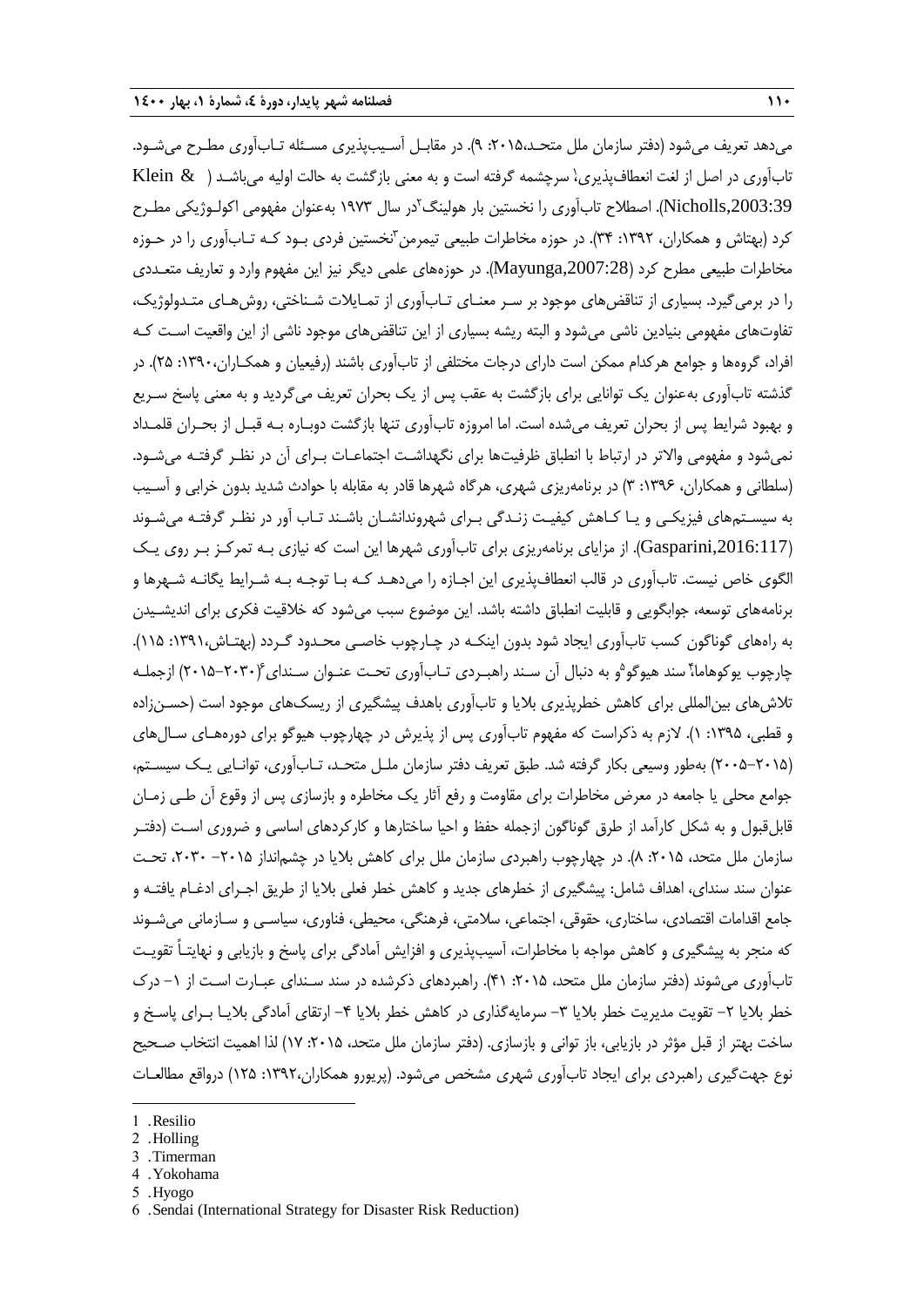تابآوری شهری به دنبال راهبردهایی است بهمنظور تقویت شبکههای فیزیکی و اجتماعی که نهتنها خطـرات را کـاهش دهد بلکه قادر به تطبیق با تابآوری باشد. (ارایدین و کوک،۱۳۹۵: ۷۴) از دیگر محورهای این سند توجه به جوامع محلی و نقش آنها در کاهش خطر بلایا بهویژه بلایا کوچک،مقیاس است. درواقع تابآوری محلی (شهری) به این معنـی اسـت که سطوح محلی (شهرها) بدون متحمل شدن ویرانیهای گسترده، کاهش بهرهوری یا تنزل کیفیت زندگی و بـدون نیـاز به یاری گسترده از بیرون قادر به ایستادگی در برابر رخدادهای طبیعی خشن باشد ),1999:49Mileti). محققان بـرای تابآوری بعدهای مختلفی ازجمله بعدهای اجتماعی، اقتصادی، اکولوژی، طبیعـی، کالبـدی و نهـادی در سـطوح مختلـف جهـانی، منطقــهای، شــهر، جامعــه و زیرســاختی مطــرح میکننــد ( & zheng & Li,2018:143; Ribriro ,2019:5Goncalves). و مدلهای متعددی وجود دارد که به ارائه ابعاد و شاخصهای تابآوری پرداختهانـد. مطالعـه حاضر بر اساس ابعاد ۵ گانه تابآوری مدل CDRI است. این مدل در سال ۲۰۰۹ توسط راجیب شاو<sup>י</sup>در دانشـگاه کیوتـو ژاپن در مورد تغییرات آب و هوایی طرح گردیده است. (کاظمی و عندلیب، ۱۳۹۴: ۴) ابعاد مذکور در این مدل شامل: بعـد تابآوری اجتماعی، بعد تابآوری طبیعی، بعد تابآوری کالبدی، بعد تابآوری اقتصادی و بعـد تـابآوری نهـادی اسـت. )کاظمی و عندلیب، :1394 4( الزم به ذکر است مدل مذکور با اولویت مخاطرات طبیعی، ابعاد گستردهتری از تابآوری را پوشش میدهد.

## **روش پژوهش**

پژوهش پیش رو بهمنظور ارزیابی تابآوری کلی شهر ایالم، ارزیابی میزان تفاوت تابآوری محالت حاشیهنشین و بافـت فرسوده شهر با نواحی شهری دارای بافت شهری جدید، ارزیابی میزان ابعاد تابآوری شهر ایـالم )کالبـدی - اقتصـادی- اجتماعی – نهادی– طبیعی) در برابر مخاطرات طبیعی بر اساس راهبردهای تابآوری و ارزیابی میزان تـأثیر راهبردهـای بینالمللی تابآوری در کاهش مخـاطرات تدوینشـده اسـت. ماهیـت پـژوهش توصـیفی- تحلیلـی اسـت. شـاخصها و مؤلفههای مدل CDRI( جدول شماره 1( با راهبردهـای سـند سـندای تلفیـق شـد. حاصـل تلفیـق مـذکور در قالـب دو پرسشنامه متفاوت با مضمون بررسی میزان تأثیر راهبردهای بینالمللی در ارتقا تابآوری شـهر ایـالم و دیگـری بررسـی وضعیت تابآوری شهر ایالم بر اساس راهبردهای بینالمللی تابآوری تدوین گردیـد. جامعـه آمـاری در پرسشـنامه اول، شامل کارشناسان و خبرگان حوزه مدیریت بحران شهر ایالم است که حجم نمونه بر اسـاس روش نمونـهگیری هدفمنـد مشخص شد و ۳۵ نفر بهعنوان نمونه انتخاب شدند. پایایی این پرسشنامه با استفاده از آلفای کرونبـاخ در محـیط Spss، 94 درصد تعیین شد. روایی پرسشنامه با استفاده از روش محتوایی و صوری و بر اساس نظر تعدادی از متخصصـین تائیـد گردید. جامعه آماری در پرسشنامه دوم شامل ساکنین 15 سال به باالی محالت شهر ایالم است. بـا توجـه بـه جمعیـت باالی 15 سال محالت شهر ایالم )145226 نفر(، بر اساس فرمول کوکران، حجم نمونه 384 نفر برآورد شـد. سـپس بـا استفاده از روش خوشهای تصادفی و به نسبت جمعیت محالت، خانوارهای نمونـه تعیـین شـد. )جـدول شـماره 2( بـرای بررسی برازش پرسشنامه مذکور که شامل ارزیابی پایایی و روایی پرسشنامه ساکنین محـالت شـهر ایـالم اسـت از روش تحلیل عاملی تائیدی در محیط نرمافزار Smart PLS استفاده شد. برای تحلیـل دادههـای کمـی از نرمافـزار ٢٣ Spss استفاده شد.

-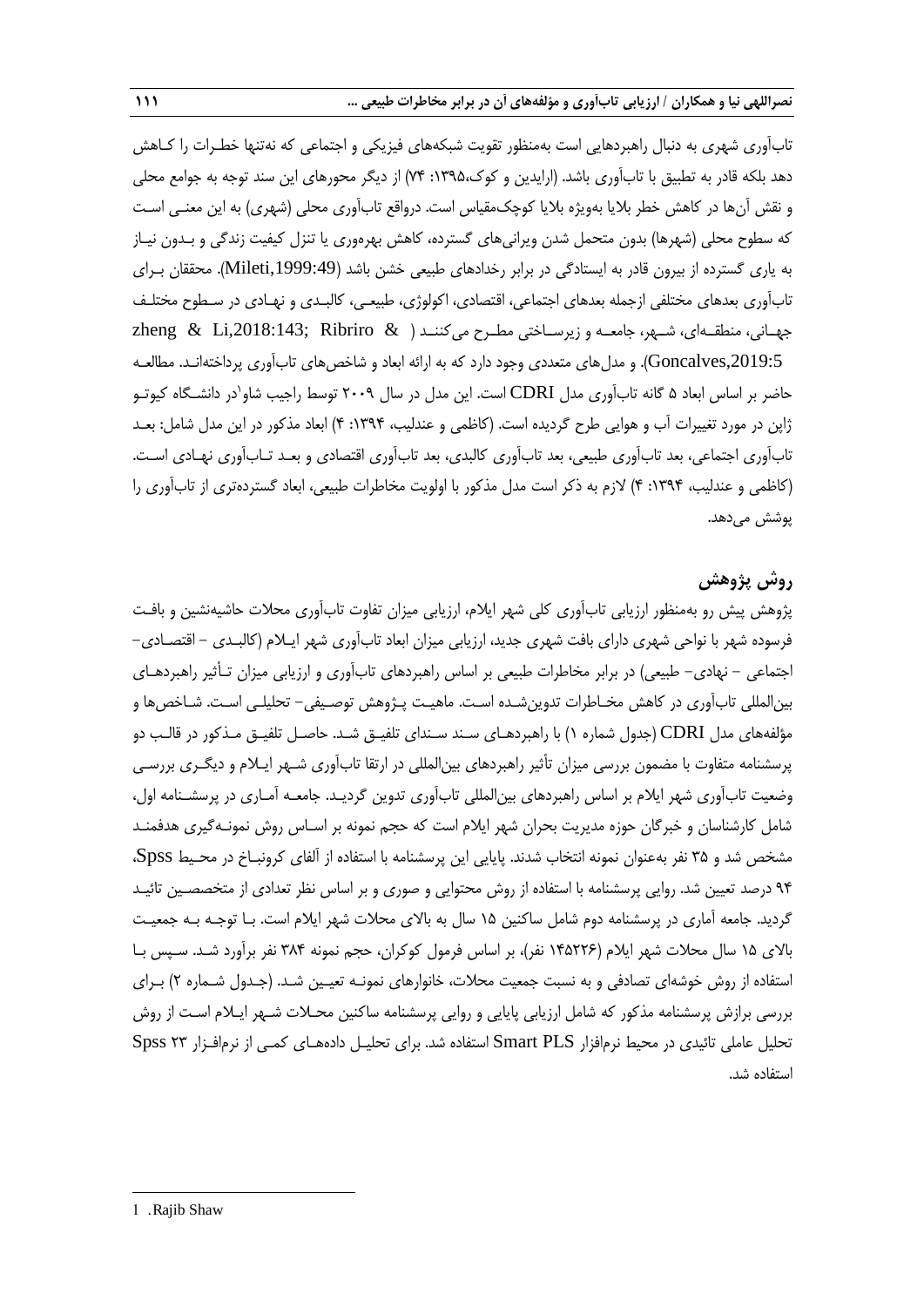| مؤلفهها و شاخصها                                                                       | ابعاد    |
|----------------------------------------------------------------------------------------|----------|
| سرمایه اجتماعی - آموزش - خودیاری و مهارت -کمک&ای اولیه - اطفا حریق - گروههای آسیبپذیر  | اجتماعى  |
| -مشاركت -فرهنگ ايمني                                                                   |          |
| قوانین -سیستمهای هشدار - ارزیابی منازل - ایمنی سازی - تجهیزات و<br>اسكان موق           | نهادی–   |
| تکنولوژیهای روز                                                                        | مديريتي  |
| شریانهای حیاتی (آب، برق و ) –تأسیسات عمومی (بیمارستان، آتشiشانی، فضای باز و…)- کیفیت   | کالېدى–  |
| مصالح و اسکلتبندی -عرض کوچهها -مقاومسازی                                               | زيرساختى |
| سیل بندها -حریم رودخانه -فضای سبز - حفظ محیطزیست - جمع[وری آبهای سطحی - کیفیت          | طبيعي    |
| خاک -بریدگیها و شیبهای تند -زمین لرزه                                                  |          |
| بیمه -سیاستهای پولی مالی -ثبات شغلی - تسهیلات مالی - حمایت مالی - وضعیت درآمد - فعالیت | اقتصادي  |
| بخش خصوصى                                                                              |          |
|                                                                                        |          |

| جدول شماره ۱. ابعاد و شاخصهای سازه تابآوری پژوهش مبتنی بر مدل CDRI |  |  |  |
|--------------------------------------------------------------------|--|--|--|
|--------------------------------------------------------------------|--|--|--|

**منبع: )کاظمی و عندلیب :1394 4(**

|              |                         |                     | جنون تنسره ۰٫۰ جنسیت و خانبی شونه شدخی و تر خانبی شهری تنزد |                     |
|--------------|-------------------------|---------------------|-------------------------------------------------------------|---------------------|
| حجم نمونه    | تعداد جمعیت بالای       | مساحت               | شماره ناحيه                                                 |                     |
|              | ۱۵ سال                  | (هكتار)             | شهری                                                        | شماره مناطق<br>شهري |
| ٢٧           | $\cdot$ $\circ$ $\circ$ | 9/97                |                                                             |                     |
| ٣١           | 11117                   | 97/97               | ٢                                                           |                     |
| ٣٩           | 10.79                   | ۱۳۹/۹۹              | ٣                                                           |                     |
| ٣٠           | ١١۵۵٢                   | $\cdots$ /۳۷        | ۴                                                           |                     |
| ۴٧           | <b><i>IVATY</i></b>     | 144/45              | ۵                                                           | ٢                   |
| ۴٣           | ۱۶۴۵۱                   | $\frac{1}{\gamma}$  | ۶                                                           | ٢                   |
| $\mathbf{r}$ | $\lambda$ ۶۰۶           | $f9/\lambda\lambda$ | ٧                                                           | ٣                   |
| ٣٧           | ۱۴۱۱۴                   | 177/YY              | ٨                                                           | ٣                   |
| ٩            | ۳۷۷۱                    | 111/Tf              | ٩                                                           | ٣                   |
| ٩            | $\Gamma$                | 147/17              | ١.                                                          | ٣                   |
| ۲۶           | 1.199                   | $\tau\tau/95$       | $\setminus$                                                 | ۴                   |
| ٣١           | ۱۱۹۶۴                   | 777/19              | $\mathcal{N}$                                               | ۴                   |
| ١٧           | $5\lambda$              | ۱۹۹/۶۵              | $\gamma$ ۳                                                  | ۴                   |
| ٩            | ٣۶٣.                    | $\frac{1}{2}$       | ۱۴                                                          | ۴                   |
| ۳۸۴          | ١۴۵۵٢۶                  | 11.197              |                                                             | جمع                 |
|              |                         |                     |                                                             |                     |

## **جدول شماره .2 جمعیت و حجم نمونه مناطق و نواحی شهری موردمطالعه**

### **محدوده مورد مطالعه**

شهرستان ایلام به عنوان مرکز استان ایلام در غرب کشور قرارگرفته است. این شهر در مختصات جغرافیایی ۰۰ ´۲۲ °۴۶ تا 00 ́27 ˚46 طول شرقی و 00́ 36 ˚ 33 تا 30́ 39 ˚33 عر شمالی واقعشده است. بر اسـاس آخـرین سرشـماری نفوس و مسکن مرکز آمار ایران در سال 1395 بخش مرکزی آن دارای جمعیت معادل 194030 نفـر اسـت )مرکـز آمـار ایران، سرشماری نفوس و مسکن: 1395(. شهر ایالم دارای 4 منطقه شهری و 14 ناحیه شهری میباشد )سازمان مسکن و شهرسازی استان ایالم1397،(.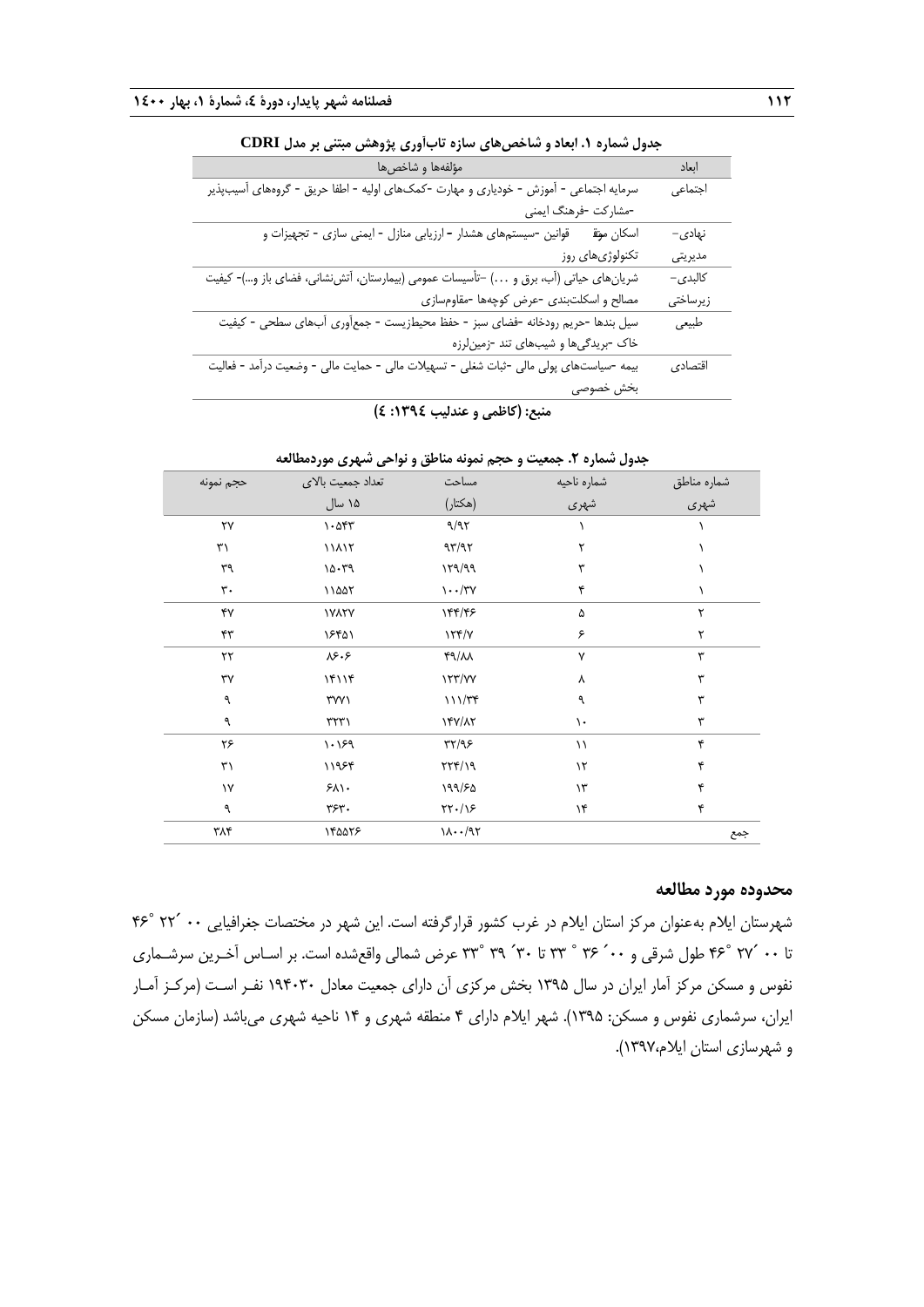

**شکل شماره .1 تقسیمات نواحی و مناطق شهر ایالم**

#### **بحث و یافتهها**

جامعه آماری شامل دو گروه به ترتیب ساکنین محلات شهر (۳۸۴ ) نفر و خبرگان (۳۵) نفر در قالب دو پرسشنامه است . نتایج حاصل از تحلیل های توصیفی پرسشنامه ساکنین شهر ایالم بیانگر آن است که 87/8 درصـد پرسـش شـوندگان را مردان و 12/2 درصد را زنان تشکیل می دهند . میـزان سـواد پرسـش شـوندگان شـامل 19 درصـد بیسـواد، 31 درصـد تحصیالت راهنمایی، 28 درصد تحصـیالت دیـپلم و 21 درصـد تحصـیالت دانشـگاهی اسـت . تحلیـل هـای توصـیفی پرسشنامه خبرگان نشان می دهد 80 درصد پرسش شوندگان را مردان و 20 درصد را زنان تشکیل می دهند. میزان سواد کارشناسان و خبرگان حوزه مدیریت بحران شامل : مقطع لیسانس 46 درصـد، مقطـع کارشناسـی ارشـد 35 درصـد و در مقطع دکتری 20 درصد است. نتایج دو آزمون شاپیرو و کولموگروف بـرای هـر دو پرسشـنامه نشـان مـی دهـد سـطح معناداری متغیر تاب آوری کل در هر دو آزمون برای پرسشنامه اول برابر با 0/001 = sig و برای پرسشنامه خبرگان برابر با 0/000 = sig است. این یافته بدین معناست که توزیع داده ها در بین متغیر تاب آوری کل نرمال نیست. اما با توجـه به باال بودن حجم نمونه ) تعداد باالی هر دو پرسشنامه باالتر از 30 عدد است(، مطابق نظر کارشناسان آمار، توزیـع داده ها به صورت نرمال محاسبه و آزمونهای آماری پارامتریک متناسب بکار گرفته شد.

|          |                 |           | كولموگرف – اسميرنف |                    |           | شاپيرو |                    |
|----------|-----------------|-----------|--------------------|--------------------|-----------|--------|--------------------|
|          |                 | Statistic | df                 | Sig.               | Statistic | df     | Sig.               |
| کا ،     | تاب آوری        | $.  .$ ۶۴ | ۳۸۴                | $\cdot/\cdot\cdot$ | .198      | ۳۸۴    | $\cdot/\cdot\cdot$ |
|          | پرسشنامه ساكنين |           |                    |                    |           |        |                    |
| پرسشنامه | تابأوري         | .7.717    | ۳۵                 | $\cdot/\cdot\cdot$ | .1580     | ۳۵     | $\cdot/\cdot\cdot$ |
|          | خبر گان         |           |                    |                    |           |        |                    |

**جدول شماره .3 نتایج آزمون نرمال مبتنی بر دو روش شاپیرو و کولموگرف**

بهمنظور ارزیابی برازش بخش اندازهگیری و بخش ساختاری مدل کلی پرسشنامه (ساکنین محـلات) کـه حاصـل تلفیـق راهبردهای بینالمللی و ابعاد تابآوری است از تحلیل عاملی تائیدی در قالـب نرمافـزار PLS Smart اسـتفاده شـد. در مرحله بعد مقایسه و رابطه بین متغیرهای تحقیق موردبررسی قرارگرفته، وجود یا عدم وجود رابطـه معنـادار و قابـلتعمیم آماری بین آنها بررسی گردید.

در تحقیق حاضر بار عاملی کمتر از 40 درصد ضعیف در نظر گرفته میشود. همچنین بـهمنظور تخمـین پارامترهـا مقـدار )value-T )موردبررسی قرار میگیرد. زمانی که مقدار )Value-T )بزرگتر از 1/96 درصد باشد در سـطح 05 درصـد و زمانی که مقدار آن بزرگتر از 2/56 درصد باشد در سطح 01 درصد معنیدار خواهد بود )کالنتری:1392، 210(. مطابق با نتایج جدول )شماره 4( مقدار بار عاملی در بعد تابآوری کالبدی برابر با 926 درصد، بعد اقتصادی برابر با 896 درصد، بعد نهادی برابر با 627 درصد، بعد اجتماعی برابر با 790 درصد و درنهایت بعد طبیعـی برابـر بـا 763 درصـد اسـت و مقـدار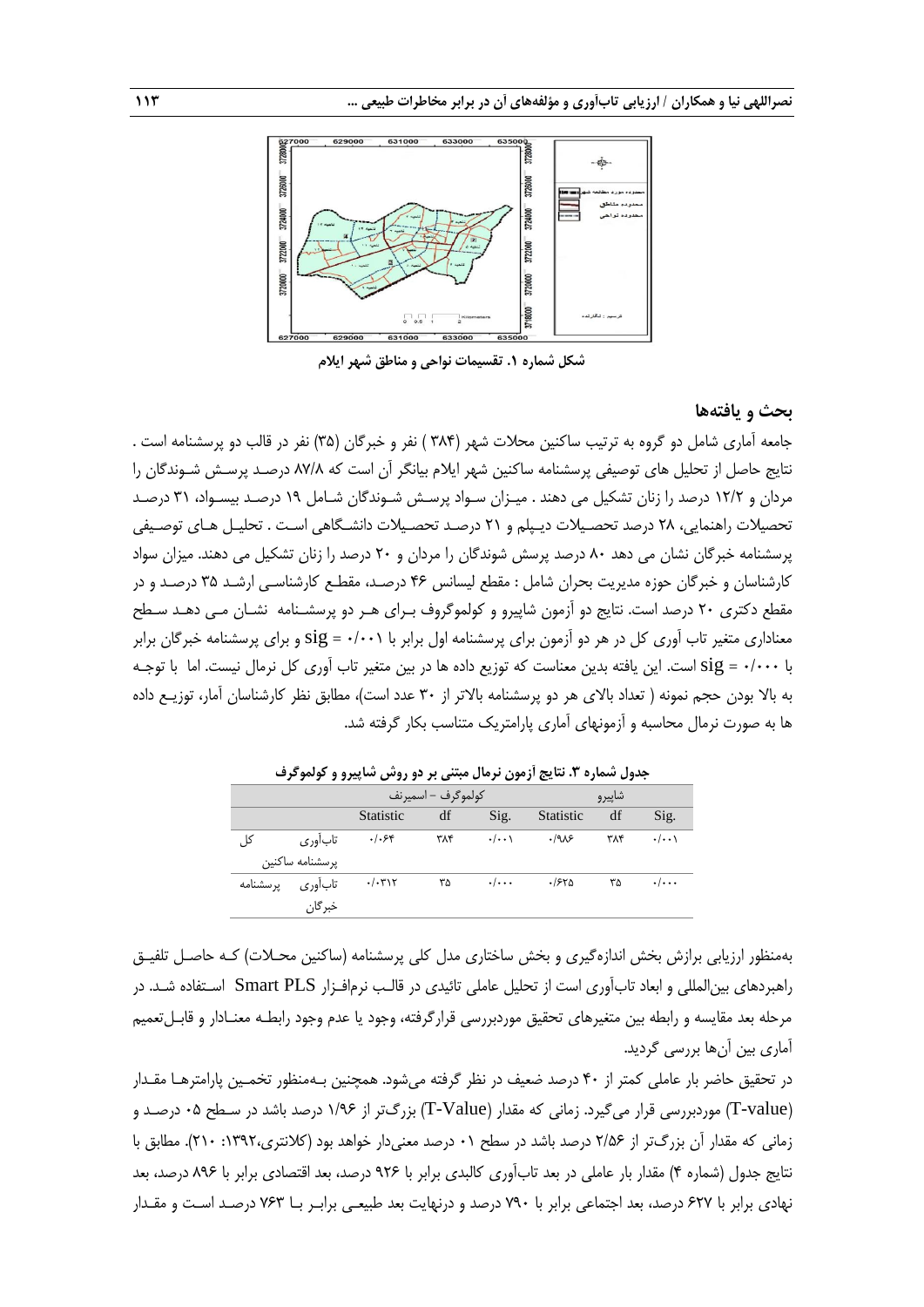بارهای عاملی هریک از ابعاد نشان میدهد همبستگی خیلی خوبی بین ابعاد با متغیر تابآوری کل وجود دارد و از طرفـی مقدار (value-T )همه ابعاد باالتر از 2/56 درصد است کـه نشـان میدهـد تمـامی ابعـاد تـابآوری رابطـه همبسـتگی معناداری با متغیر تابآوری کل دارند.

مقدار سؤالهای ابعاد کالبدی و اقتصادی باالتر از 70 درصد اسـت و مقـدار معنـاداری )value-t )بـاالتر از 2/56 درصـد میباشد. یعنی همبستگی خوبی بین سؤالها و ابعاد خود برقرار نموده و این رابطه همبستگی، معنـادار میباشـد. در مـورد مقدار معناداری )value-t )سؤالهای بعد تابآوری نهادی بـاالتر از 2/56 درصـد اسـت کـه معنـاداری رابطـه را نشـان میدهد. همبستگی بین سؤال اول و چهارم با بعد نهادی در حد قابلقبول است و همبستگی سؤال دوم و سوم با این بعـد از سطح خوبی برخوردار است. در مورد بعد اجتماعی مقدار سطح معناداری )value-t )سؤالها بیشتر از 2/56 درصد شـده است، مقدار بار عاملی سؤال اول برابر با 49 درصد است. مقدار بار عاملی سؤال چهارم برابر با 69 درصد است و در سـطح خوبی قرار دارد. بار عاملی سؤالهای دوم و سوم بالاتر از ۸۰ درصد است و همبستگی خوب بین سؤالهای دوم و سوم با بعد تابآوری اجتماعی را نشان میدهد، ولی این همبستگی با سؤال اول نزدیک به حد قابلقبول و سؤال آخـر در سـطح خوبی قرار دارد، بنابراین همبستگی بین سؤالها و بعد تابآوری اجتماعی از سطح خـوبی برخـوردار اسـت. در مـورد بعـد طبیعی مقدار سطح معناداری تمامی سؤالها بیشتر از 2/56 درصد است. سؤال اول، دوم و سوم بـار عاملیشـان بیشـتر از 70 درصد است که همبستگی خوب بین سؤالها و این بعد را نشان میدهد. بار عاملی سؤال آخر که برابر با 646 درصـد است، همبستگی قابلقبولی را نشان میدهد. معیار AVE( روایی همگرا( میزان همبستگی، یـک سـازه بـا شـاخصهای خود را نشان میدهد که هر چه این همبستگی بیشتر باشد، برازش نیز بیشتر است (داوری و رضازاده،۱۳۹۳: ۸۱). فورنـل و لارکر (۱۹۸۱) معیار AVE (میانگین واریانس استخراجشده) را برای سنجش روایی همگـرا معرفـی و اظهـار داشـتهاند که در مورد AVE، مقدار بحرانی عدد 50 درصد است، بدین معنی که مقدار AVE باالی 50 درصـد، روایـی همگرایـی قابل قبول را نشان میدهد (داوری و رضازاده، ۱۳۹۳: ۸۱). مطابق با نتایج جدول (شماره ۴) مقدار روایی همگـرا (AVE) ابعاد پنجگانه بیشتر از 50 درصد است که نشان میدهد همبستگی قابلقبولی بین تمامی سؤالها با ابعادشان برقرار است.

| نتايج     | <b>AVE</b>                           | t-value                     | بار عاملی             | سؤال                     | T-value | بار عاملی            | انعاد           |  |
|-----------|--------------------------------------|-----------------------------|-----------------------|--------------------------|---------|----------------------|-----------------|--|
| مطلوب     |                                      | V9/V۳V                      | .711                  | سؤال اول (ka1)           |         |                      |                 |  |
| مطلوب     |                                      | <b>TV/FFT</b>               | $\cdot$ /Y& $\cdot$   | سؤال دوم (ka2)           |         |                      |                 |  |
| مطلوب     | $\cdot$ / $\mathcal{F}$ Y $\wedge$   | $91/TY\Delta$               | $\cdot$ /195          | سؤال سوم (ka3)           | 157/95  | .1979                | تاب[وری کالبدی  |  |
| قابل قبول |                                      | 70/978                      | $\cdot$ /YF \         | سؤال چهارم (ka4)         |         |                      |                 |  |
| مطلوب     |                                      | $\lambda$ 9/٢٢۶             | 4/19                  | سؤال اول (egh1)          |         |                      |                 |  |
| مطلوب     |                                      | $F\Delta/\lambda YV$        | $\cdot$ / $\wedge$ YY | $\text{(egh2)}$ سؤال دوم | 97/29   |                      |                 |  |
| مطلوب     | $\cdot$ / $\vee\mathcal{V}$ $\Delta$ | 97/79                       | $\cdot$ /195          | سؤال سوم (egh3)          |         | .7199                | تابآوري اقتصادي |  |
| قابل قبول |                                      | $Y$ ۶/۹۷۳                   | .799                  | سؤال چهارم (egh4)        |         |                      |                 |  |
| قابلقبول  |                                      | $1 -$ /٣٧                   | $\cdot$ /۶ \ \        | سؤال اول (na1)           |         |                      |                 |  |
| مطلوب     |                                      | $f \cdot  Y \wedge f$       | .714                  | سؤال دوم (na2)           |         |                      |                 |  |
| مطلوب     | $\cdot$ /06                          | $f\gamma/\gamma$ 9 $\gamma$ | .71                   | سؤال سوم (na3)           | 10/2    | .785V                | تابآوری نهادی   |  |
| قابل قبول |                                      | 18/٣۶٧                      | .1999                 | سؤال چهارم (na4)         |         |                      |                 |  |
| قابلقبول  |                                      | $\lambda/\cdot \Delta Y$    | .79                   | سؤال اول (ej1)           |         |                      |                 |  |
| مطلوب     | .705V                                | 57/195                      | .709                  | سؤال دوم (ej2)           | Y9/91   | $\cdot$ / $\gamma$ 9 | تابأوري اجتماعي |  |

**جدول شماره .4 بارهای عاملی و مقادیر value-t و روایی همگرا )AVE )سازه تابآوری بر اساس نظر ساکنین محالت**

-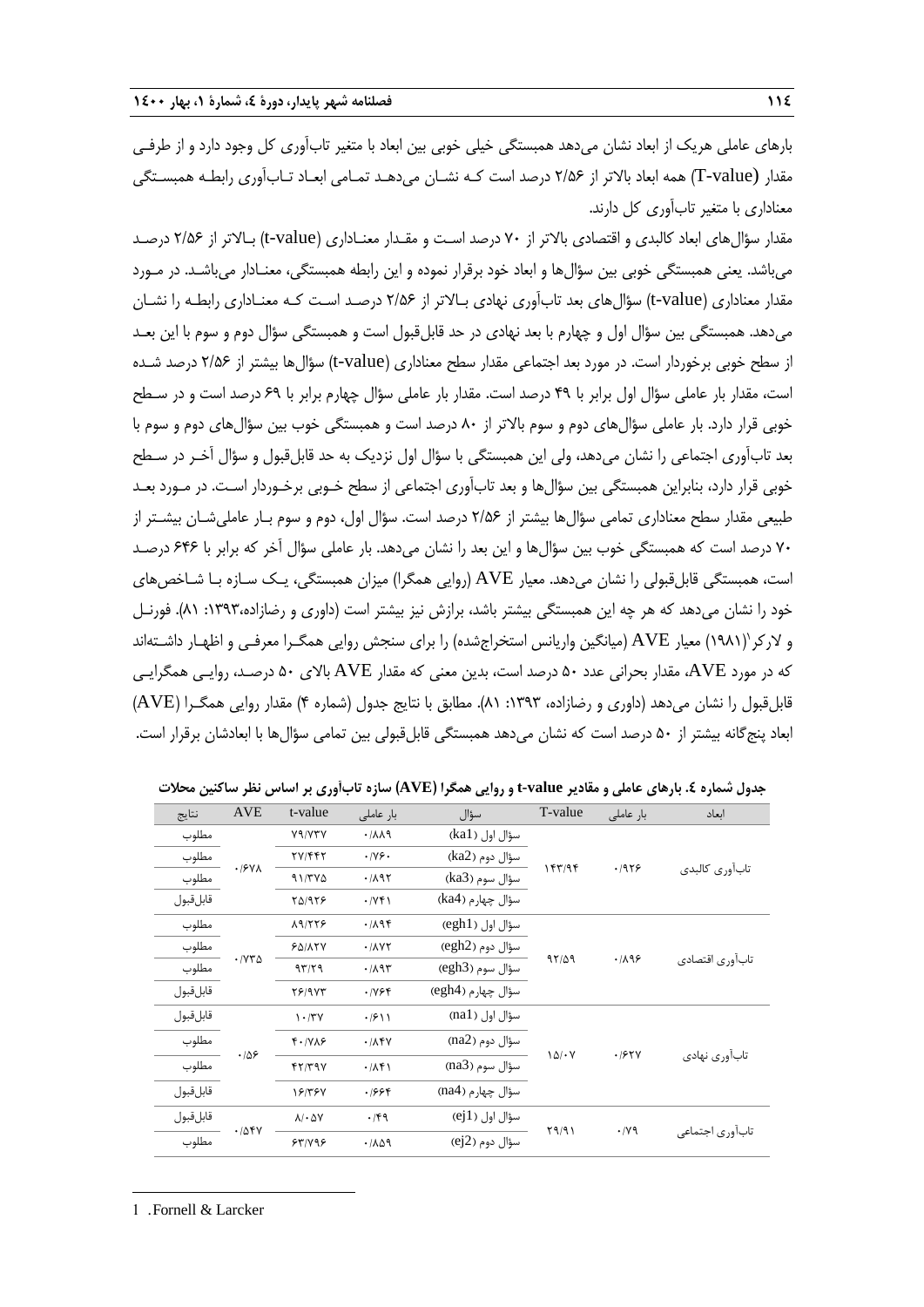|  | نصراللهی نیا و همکاران / ارزیابی تابآوری و مؤلفههای آن در برابر مخاطرات طبیعی … |
|--|---------------------------------------------------------------------------------|
|--|---------------------------------------------------------------------------------|

| مطلوب     |       | 55/971               | .1105        | سؤال سوم (ej3)      |       |      |                |
|-----------|-------|----------------------|--------------|---------------------|-------|------|----------------|
| قابل قبول |       | $1V/\Delta \Upsilon$ | .199         | ِ سؤال چهار م (ej4) |       |      |                |
| قابل قبول |       | YY/YYV               | $\cdot$ IVAS | سؤال اول (tal)      |       |      |                |
| مطلوب     | .19.8 | 91648                | .189         | سؤال دوم (ta2)      | ۲۸/۳۵ | .195 |                |
| قابل قبول |       | $T - 1096$           | .1196        | سؤال سوم (ta3)      |       |      | تاب آوري طبيعي |
| قابل قبول |       | $Y1/\cdot YY$        | .1889        | سؤال چهارم (ta4)    |       |      |                |

در تحقیق حاضر معیار  $\mathbf{R}^2$ ، پایایی سازه (CR) و آلفای کرونباخ بهعنوان پایایی در نظر گرفتهشده است. مقدار  $\mathbf{R}^2$  نشــان میدهد که چند درصد واریانس ابعاد توسط متغیر تابآوری کل برآورد میشود. پایایی سـازه (CR) معیـاری اسـت بـرای تعیین سازگاری درونی متغیرهای آشکار )پرسشها( و مقدار آن باید بزرگتر از 70 درصد باشد تا بتوان ادعا کرد سازگاری درونی وجود دارد. آلفای کرونباخ یکی از مواردی است که برای سنجش پایایی و سنجهای برای ارزیابی پایـداری درونـی (سازگاری درونی) بکار می رود. پایداری درونی نشانگر میزان همبستگی بین یک سازه (متغیر) و شـاخصهای مربـوط بـه آن است. مقدار آلفای کرونباخ باالتر از 70 درصد نشانگر پایایی قابلقبول است )داوری و رضازاده، :1393 79(. مطابق بـا نتایج جدول (شماره ۵) مقدار آلفای کرونباخ در همه ابعاد بیشتر از ۷۰ درصد است که نشان میدهد همبستگی سؤالها در سطح خوبی است.

**جدول شماره .5 پایایی ابعاد تابآوری**

| الفاي كرونباخ      | CR.                    | $\mathbb{R}^2$                 | انعاد            |
|--------------------|------------------------|--------------------------------|------------------|
| .71                | $\cdot$ /195           | $\cdot$ / $\lambda$ $\Delta V$ | تاب أورى كالبدى  |
| .714               | .791V                  | $\cdot/\lambda\cdot\tau$       | تاب آوري اقتصادي |
| ۱۷۳۵ ۰             | $\cdot$ / $\Lambda$ ۳۳ | $\cdot$ /۳۹۱                   | تابآوري نهادي    |
| $\cdot$ /Y $\cdot$ | ۰/۸۲۲                  | .755                           | تاب أورى اجتماعي |
| $\cdot$ /yyy       | ۰/۷۶۷                  | $\cdot$ / $\Delta$             | تاب آوري طبيعي   |

## **معیار GOF( ارزیابی برازش بخش کلی(**

معیار GOF به بررسی برازش بخش اندازهگیری و بخش ساختاری مدل کلی پرسشنامه سـاکنین محـالت شـهر ایـالم میپردازد. برای GOF سه مقدار 0/01 درصد، 25 درصد و 36 درصد بهعنوان مقـادیر ضـعیف، متوسـ و قـوی معرفـی نمودهاند. (داوری و رضازاده، ۱۳۹۳: ۹۸) مقدار  $\rm{GOF}$  برای مدل تحلیل عاملی تأییدی برابر با ۶۳۷ درصد است که بالاتر از 36 درصد است که بیانگر برازش قوی مدل تحلیل عاملی تأییدی است. یعنی مدل تحلیل عاملی با دادهها سـازگاری و توافق دارد.

 $GOF = \sqrt{Communalities \times \overline{R^2}} = \sqrt{S}^2$ 

در ادامه میانگین تابآوری کل و ابعاد به تفکیک برای هر دو پرسشنامه محاسبه و بدین ترتیب میانگین ابعاد و مؤلفههای پژوهش مشخص شد.

|                         | بعون ستنزع المستعين ابععو والتوسعيني ببروستين       |
|-------------------------|-----------------------------------------------------|
| ميانگين                 | متغير و ابعاد                                       |
| $f/\Delta V$            | راهبردهاى تاب آورى ازنظر خبركان                     |
| $\mathbf{Y}/\mathbf{Y}$ | راهبردهای تاب آوری کل ابعاد ازنظر ساکنین محلات شهری |
| $\mathbf{Y}/\mathbf{Y}$ | راهبردهای تاب آوری و بعد کالبدی                     |
| Y/Y5                    | راهبردهای تاب آوری و بعد اقتصادی                    |

| جدول شماره ٦. میانگین ابعاد و مؤلفههای پژوهش |  |  |  |  |  |
|----------------------------------------------|--|--|--|--|--|
|----------------------------------------------|--|--|--|--|--|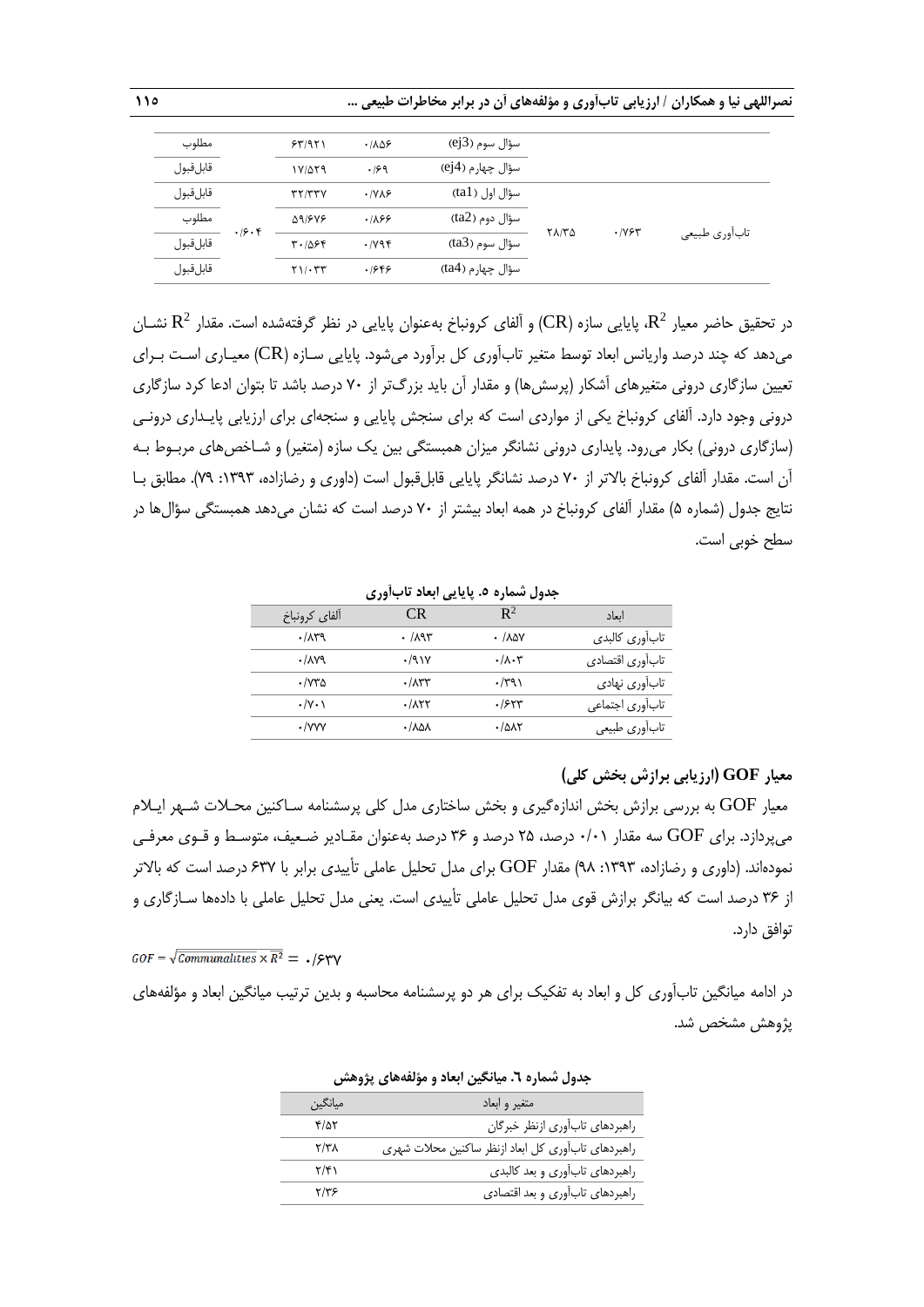|                         | راهبردهای تابآوری و بعد نهادی   |
|-------------------------|---------------------------------|
| $\mathbf{y}/\mathbf{y}$ | راهبردهای تابآوری و بعد اجتماعی |
| ۲/۳۵                    | راهبردهاي تاب آوري و بعد طبيعي  |

- نتایج حاصل از پرسشنامه خبرگان که مبتنی بر آزمون تی )T )تک نمونهای است نشان میدهـد بـین حـد مبنـا )3( و مقدار محاسبهشده (۴/۵۲) اختلاف معناداری وجود دارد (۰۰۰۰-sig). اختلاف بین حد مبنا و مقدار محاسبهشـده (۱/۵۲) مثبت میباشد. بنابراین ازنظر خبرگان راهبردهای بینالمللی تابآوری در صورت اجرا به میزان زیادی میتواند در تقویـت تابآوری شـهر ایـالم مـؤثر باشـد. بـه عبـارت دقیـقتر، بـه بـاور کارشناسـان و خبرگـان، راهبردهـای درك شناسـایی خطرپذیریهای احتمالی، حاکمیت و راهبری برای مدیریت خطـر عمـومی، سـرمایهگذاری در جهـت کـاهش خطـر، بـاز بهسازی و باز توانی )در تلفیق با شاخصهای مدل CDRI )در صورت اجرا بـه میـزان بسـیار زیـادی در تقویـت مسـئله تابآوری شهری موفق هستند. )جدول شماره 7(

**جدول شماره .7 نتایج حاصل از آزمون تی تک نمونهای )test-T Sample On )راهبردهای بینالمللی تابآوری ازنظر خبرگان**

| راهبر دها <i>ی</i> |         |         | Test Value $=$ 3 |                           |           |                      |         |
|--------------------|---------|---------|------------------|---------------------------|-----------|----------------------|---------|
| بين لمللى          |         | مقدا،   | انحراف           | سطح                       | اختلاف ا; | 'میزان اختلاف در سطح |         |
| تابآوري            | ميانگين | اماره t | معيار            | معناداري                  | ميانگين   | اطمينان ۹۵٪          |         |
|                    |         |         |                  |                           |           | حد پایین             | حد بالا |
| مؤلفهها            | ۴/۵۲    | 11/407  | ۰/۷۶             | $\cdot$ / $\cdot$ $\cdot$ | ۱/۵۲۲     | ۱/۲۵۹                | ۱/۷۸۶   |

- نتایج حاصل از آزمون تی تک نمونهای در راستای سنجش تابآوری کلی در جامعه نمونه نشان میدهد: بین حد مبنـا )3( و مقدار محاسبهشده )2/38( اختالف معناداری وجود دارد )0/000=sig). اختالف بین حد مبنـا و مقـدار محاسبهشـده منفی میباشد (۶۱۴۹/-) بنابراین شهر ایلام در مقابل مخاطرات طبیعی از تـابآوری مناسـب برخـوردار نیسـت. (جـدول شماره ۸)

**جدول شماره .8 نتایج حاصل از آزمون تی تک نمونهای )test-T Sample On )تابآوری کلی شهر ایالم**

|                    | Test Value = $\mathbf{r}$ |         |                  |                    |           |                       |         |
|--------------------|---------------------------|---------|------------------|--------------------|-----------|-----------------------|---------|
|                    |                           | مقدار   | انحراف           | سطح                | اختلاف ا; | ٔ میزان اختلاف در سطح |         |
|                    | ميانگين                   | آماره t | معيار            | معناداري           | ميانگين   | اطمينان ۹۵٪           |         |
|                    |                           |         |                  |                    |           | حد پایین              | حد نالا |
| کل شاخصها <i>ی</i> | ۲/۳۸                      | $-YV$   | $\cdot/\Upsilon$ | $\cdot/\cdot\cdot$ | $-15189$  | $-15\lambda$          | $-105$  |
| تابأوري            |                           |         |                  |                    |           |                       |         |

- همانگونه که در جدول )شماره 9( مشخص است، میزان تابآوری شهر ایالم در ابعاد 5 گانه مورد ارزیـابی قرارگرفتـه است. نتایج حاصل از  $\rm{T}$  تک نمونهای برای سنجش مطلوبیت تابآوری در همه ابعاد نشان میدهد، بـین حـد مبنـا (٣) و مقدار محاسبهشده تفاوت معناداری وجود دارد (sig=۰/۰۰۰). با توجه به اینکه اختلاف بین حد مبنا و مقدار محاسبهشـده برای تمام ابعاد منفی میباشد. بنابراین نتایج نشان میدهـد: ابعـاد مختلـف شـهر ایـالم در مقابـل مخـاطرات طبیعـی از تابآوری مناسب برخوردار نیست. بعد نهادی با بیشترین فاصله از مقدار بهینه )3( ضعیفترین بعـد در میـان سـایر ابعـاد شناخته میشود و بعد اجتماعی با کمترین فاصله از مقدار حد بهینه نسبت به سایر ابعاد تابآوری از وضعیت مطلـوبتری برخوردار است.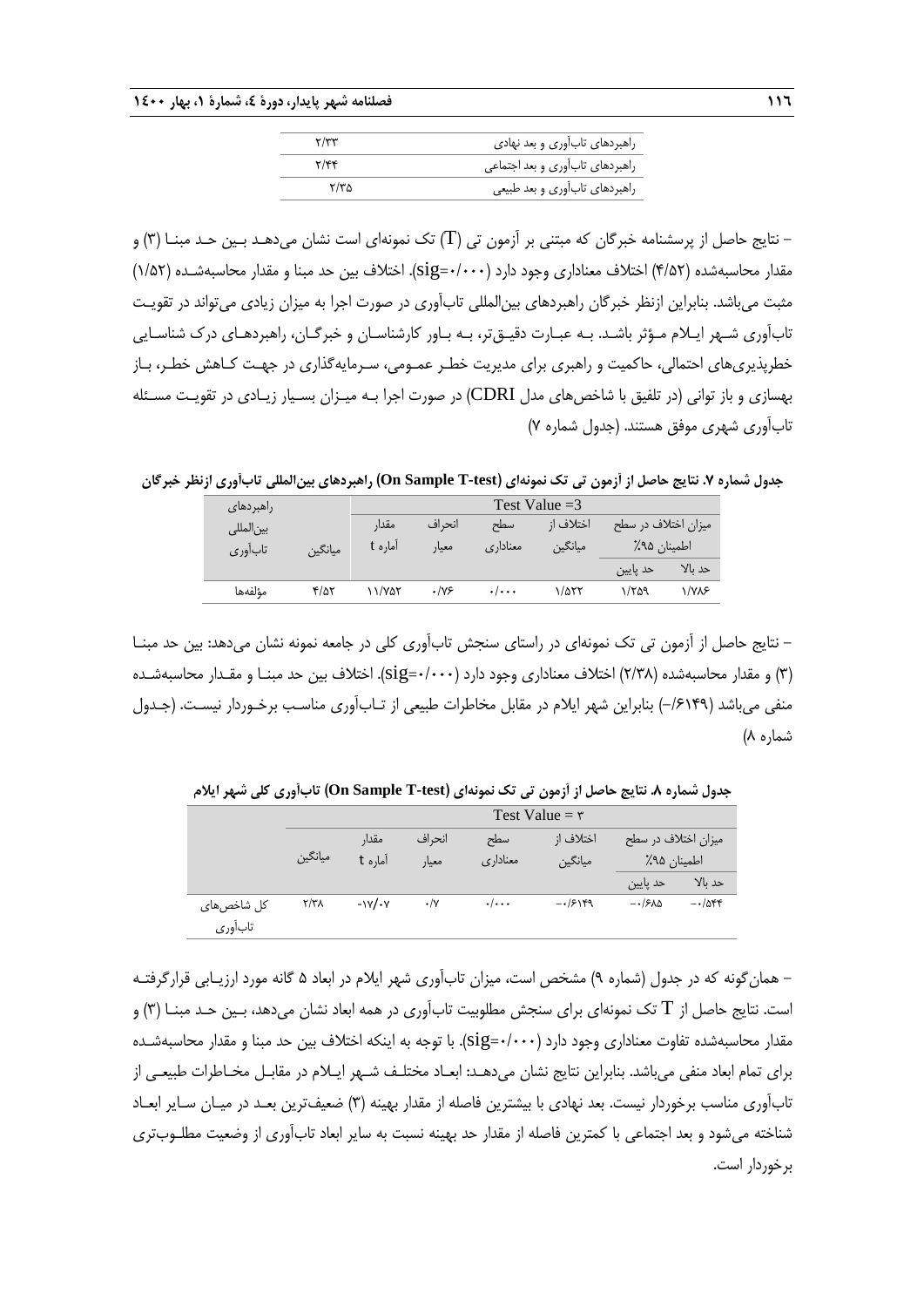|               |                                         | Test Value = $\mathbf{r}$              |          |                    |                                 |                           |                         |  |
|---------------|-----------------------------------------|----------------------------------------|----------|--------------------|---------------------------------|---------------------------|-------------------------|--|
|               |                                         | مقدار آماره                            | انحراف   | سطح                | اختلاف از                       | میزان اختلاف در سطح       |                         |  |
| ابعاد تابأورى | ميانگين                                 | t<br>ميانگين<br>معناداری<br>معيار      |          |                    | اطمينان ٩۵٪                     |                           |                         |  |
|               |                                         |                                        |          |                    |                                 | حد پایین                  | حد بالا                 |  |
| بعد كالبدى    | $\frac{8}{2}$                           | $-15/7$                                | .7979.4  | $\cdot/\cdot\cdot$ | $-/\Delta\lambda$ ۴۶۴           | $-$ / $5$ $y$ $\lambda$ 9 | $-\sqrt{9.6}$           |  |
| بعد اقتصادی   | 5/٣۶۴۶                                  | $-17/0.57$                             | $-1905V$ | $\cdot/\cdot\cdot$ | $-$ / $5$ ۳۵۴۲                  | $-\sqrt{Y^*}$             | $-/\Delta r95$          |  |
| بعد نهادي     | $\gamma/\tau$ ۳۹ $\lambda$              | $-\lambda\Delta/\mathcal{A}\cdot\cdot$ | .71175.  | $\cdot/\cdot\cdot$ | $-$ /۶۶۰۱۶                      | $-\sqrt{Y^*}$             | $-\Delta V\Delta\Delta$ |  |
| بعد اجتماعي   | $\mathsf{r}/\mathsf{r}\mathsf{r}$ va    | $-17/997$                              | $-.7271$ | $\cdot/\cdot\cdot$ | $-\Delta\Delta V \cdot \Lambda$ | $-$ /۶۳۵۶                 | $-\frac{1}{2}$          |  |
| بعد طبيعي     | $\mathbf{r}/\mathbf{r}$ av $\mathbf{r}$ | $-15/\lambda$                          | .7899.   | $\cdot/\cdot\cdot$ | $-$ /۶۴۲۵۸                      | $-\sqrt{YYV}$             | $-\Delta \Delta VV$     |  |

**جدول شماره .9 نتایج حاصل از آزمون تی تک نمونهای )test -T Sample On )به تفکیک ابعاد تابآوری شهر ایالم**

- نتایج آماری آزمون T دو نمونه مستقل نشان میدهد: میانگین تابآوری نواحی شهری حاشیهنشـین و بافـت فرسـوده 2/3 درصد و نواحی شهری دارای بافت جدید 2/6 درصداست. یافتههای بهدستآمده حاکی از آن است که آمـاره t برابـر 148 -2/ = t و سطح معناداری حاصل 0/047 = Sig است و این به معنی وجود تفاوت معنادار تابآوری میان بافتهای فرسوده و حاشیهنشین (محلات ۳– ۵– ۲۰–۶) با نواحی شهری دارای بافت جدید (محلات ۹ –۱۰) است. (جدول ۱۰)

**جدول شماره .10 آزمون T دو نمونه مستقل و نتایج تفاوت تابآوری بافتهای فرسوده و حاشیهنشین با بافت جدید شهری**

| <b>Independent Samples Test</b> |                |            |                              |                |          |                            |         |                     |                     |         |
|---------------------------------|----------------|------------|------------------------------|----------------|----------|----------------------------|---------|---------------------|---------------------|---------|
|                                 |                |            | t-test for Equality of Means |                |          |                            |         |                     |                     |         |
|                                 |                | واريانس    |                              |                |          |                            |         |                     |                     |         |
|                                 |                | $F,$ مقدار | سطح                          | آمار to        | مقدا, Df | سطح                        | اختلاف  | خطاى                | میزان اختلاف در سطح |         |
|                                 |                |            | معنادارى                     |                |          | معنادارى                   | ميانگين | اختلاف              | %اطمينان ۹۵         |         |
|                                 |                |            |                              |                |          |                            |         | معيار               | حد پايين            | حد بالا |
| تابآوري                         | فرض برابري     | ۴۱۳۹۶      | .1.7V                        | $-1/V\Delta Y$ | ۱۷۶      | $\cdot$ / $\cdot$ $\wedge$ | $-1560$ | $.119V \cdot F$     | $-1.544$            | .7YFF99 |
|                                 | واريانس        |            |                              |                |          |                            |         |                     |                     |         |
|                                 | بدون فرض       |            |                              | $-Y/YFA$       | 18/171   | .1.5V                      | $-1750$ | .119.4 <sub>A</sub> | $-1.04$             | .79AFA. |
|                                 | برابري واريانس |            |                              |                |          |                            |         |                     |                     |         |

## **نتیجهگیری**

مخاطرات طبیعی همواره سکونتگاههای انسانی خصوصاً شهرها را مورد تهدید قرار داده و رونق و توسعه آنهـا را تهدیـد نموده است. مطالعه حاضر به بررسی تابآوری شهر ایالم در برابر مخـاطرات طبیعـی بـر اسـاس راهبردهـای بینالمللـی تابآوری پرداخته است. از تکنیک تحلیل عاملی برای سنجش سازهای پرسشنامه سـاکنین محـالت استفادهشـده اسـت. نتایج تحلیل عاملی نشان میدهد اعتبار سؤالهای انتخابی برای اندازهگیری متغیرهـای پنهـان قابـلقبول اسـت. نتـایج تحلیلها و آزمونهای آماری نشان میدهد وضعیت تابآوری شهر ایالم مطلوب نیست و تابآوری کل گرایش به سمت آسیبپذیری دارد. مقادیر تابآوری در ابعاد پنجگانه موردبررسی شامل: ابعاد اقتصادی، اجتماعی، نهادی، طبیعی و کالبدی شهر ایالم با استانداردهای تابآوری فاصله دارد. ابعاد مختلف تابآوری بهعنوان اجزای سیستم شهری همـواره بـهعنوان عوامل مرتبط مؤثر بر یکـدیگر بـه شـمار می٫رونـد. تحلیـل و ارزیـابی سیسـتمها و خـرده سیسـتمها و تخمـین میـزان آسیبپذیری و میزان پایداری هریک از آنها میتواند درك درستی از وضعیت تـابآوری و پایـداری شـهر در مقابـل بـا مخاطرات طبیعی به برنامه ریزان شهری بنمایاند که این مسئله خود میتواند گامی در راستای پایداری شهری بـه شـمار آید. نتیجه تحلیلهای آماری نشان میدهد: سطح تابآوری محالت -3 14-7-6-5 شـهر ایـالم در مقایسـه بـا نـواحی شهری دارای بافت جدید (شامل محلات ۹–۱۰) دارای تفاوت معنـادار اسـت. ایـن مسـئله خـود بیـانگر تفـاوت سـطوح تابآوری در سطح نواحی و مناطق شهری است و لزوم توجه به تفاوتهای مکانی خرد در برنامهریزی شـهری را یـادآور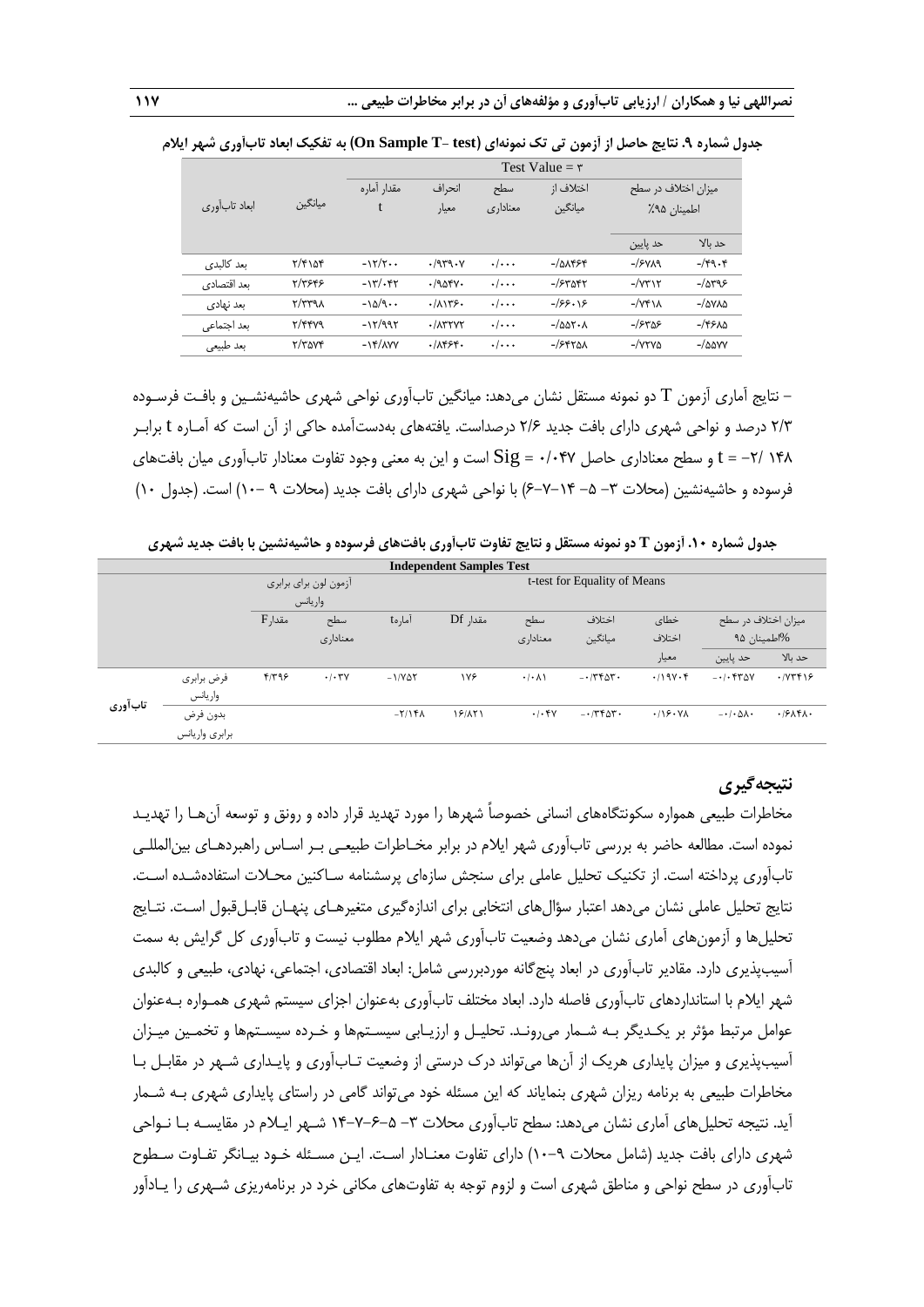میشود. ازنظر خبرگان و کارشناسان، اجـرای راهبردهـای بینالمللـی تـابآوری بـه عبـارت دقیـقتر، راهبردهـای درك شناسایی خطرپذیریهای احتمالی، حاکمیت و راهبری برای مدیریت خطر عمومی، سرمایهگذاری در جهت کاهش خطر و باز بهسازی و باز توانی در تقویت تابآوری شهری مؤثر است. مقایسه و تفاوت این پژوهش با دیگر پژوهشهای مـرتب با تابآوری شهری: نتایج پژوهش بهتاش )1392( که مبتنی بر ارزیابی و تحلیل ابعاد و مؤلفـههای تـابآوری کالنشـهر تبریز است کامالً همراستا با پژوهش حاضر نمیباشد. نتایج پژوهش مذکور ضـمن ارزیـابی نـامطلوب ابعـاد تـابآوری و تابآوری کل، بعد اقتصادی بیشترین فاصله را با مقدار بهینه داشته و بعد اجتماعی نسبت به سایر ابعاد تـابآوری فاصـله کمتری با مقدار حد بهینه دارد. نتایج پژوهش داداش پور و عادلی )1394( که مبتنـی بـر ارزیـابی ظرفیـت تـابآوری در مجموعه شهری قزوین است نشان میدهد: چهار بعد تابآوری اقتصادی، اجتماعی، نهادی و کالبدی با مقدار بهینه دارای فاصله هستند و بعد تابآوری نهادی بیشترین فاصله را با حد بهینه داشته لذا با نتایج پژوهش حاضـر همراسـتا میباشـد. نتایج پژوهش شکری فیروزجاه )1397( مبتنی بر سنجش میزان تابآوری شـهری بـر اسـاس اصـول دهگانـه تـابآوری شهری نشان میدهد که مدیران شهری، میزان تابآوری شهری شهر بابل را کامالً نـامطلوب ارزیـابی نمودهانـد. نتـایج پژوهش مذکور با نتایج مطالعه حاضر کامالً همسو و همراستا نیست. تحقیق شماعی و همکاران )1398( مبتنی بر تحلیل فضایی تابآوری شهری در محالت مرکزی شهر تبریز منتج به نتـایجی شـده اسـت ازجملـه: ابعـاد تـابآوری کالبـدی، اجتماعی و اقتصادی به ترتیب پایینترین میزان برخورداری از تابآوری را دارا هستند و تابآوری اکولوژی - محیطـی از وضعیت مناسب تابآوری بهرهمند است لذا نتایج پژوهش مذکور با نتایج مطالعه حاضر همسو و همراستا نیست. الزم بـه ذکر است که در پژوهش پیش رو، سنجش تابآوری بر اساس سند سندای بهعنوان راهبردهای جهانی تابآوری و تلفیق این راهبردها با ابعاد تابآوری مبتنی بر مدل CDRI است که در پژوهشهای دیگر به این مسئله پرداخته نشده اسـت. این پژوهش در مقایسه با سایر پژوهشهای مشابه به دنبال استفاده از تجارب جهانی در مقابله با مخاطرات طبیعی است. تجارب جهانی که در سالهای اخیر در قالب سند و چارچوبهای نظاممند تحت نظارت جامعه بینالملل عرضهشده است. درواقع استفاده از راهبردهای مدون جهانی در مقابله با مخاطرات طبیعی و توجه بـه تفاوتهـای ذاتـی مکـانی منـاطق و محالت مختلف در مقابله با مخاطرات طبیعی از دیگر نوآوریهای این پژوهش به شمار میرود. راهبردهای ارائهشـده در سند سندای که حاصل و برآیند تحقیقات علمی و تجربیات جهانی است، اهمیت داشتن رویکرد راهبردی و استراتژیک در مقوله تابآوری را یادآور میشود. درواقع ترسیم و اجرای برنامههای مقابلـه بـا مخـاطرات طبیعـی در قالـب راهبردهـای مشخص، رویکرد هدفمند و مؤثری به عملی شدن تلاشها در تقویت تابآوری شهرها ارائه میدهـد. چـارچوب سـندای ضمن توجه به راهبردها، به تفاوتهای جوامع توجه دارد و زمینه را برای تطبیق این راهبردها با ویژگیهای خاص جوامع فراهم میآورد. درواقع از محورهای موردتوجه در این سند توجه به توانمندسازی جوامع محلی است که این امر با توجه به ظرفیتها و فرصتهای محلی شهرها قابل تحقق است. به نظر میرسد با اجرای این راهبردها و جهتی که این راهبردهـا در همسویی و همپوشانی با ویژگیهای خاص جوامع کوچکمقیاس دارند در صـورت اهتمـام ملـی و برنامـهریزی دولـت برای عملیاتی شدن این راهبردها در قالب برنامههای عملی بتوان گام مؤثری جهت ارتقا تابآوری برداشت. ایـن مسـئله میتواند در تقویت اعتماد عمومی بهعنوان یکی از ارکان مشارکت و تقویت تابآوری اجتماعی تأثیر بسزایی داشته باشد و راهی برای تسهیل مدیریت محلی- یکپارچه و مشارکتی بگشاید. توجه به مقوله فقر شهری و نواحی حاشیهنشین کـه بـا شناسایی و تقویت تابآوری این مناطق، ضمن تقویـت تـابآوری اجتمـاعی، توسـعه پایـدار شـهری را تسـریع و بهبـود میبخشد از دیگر محورهای این سند به شمار میرود که لزوم توجه به تفاوت مکانی و خـرد در برنامـهریزیها را یـادآور میشود.

تاب آور ساختن یک شهر کاری فراتر از اقدامات فیزیکی و کالبدی است و برای تحقق آن بایـد مجموعـهای از عوامـل و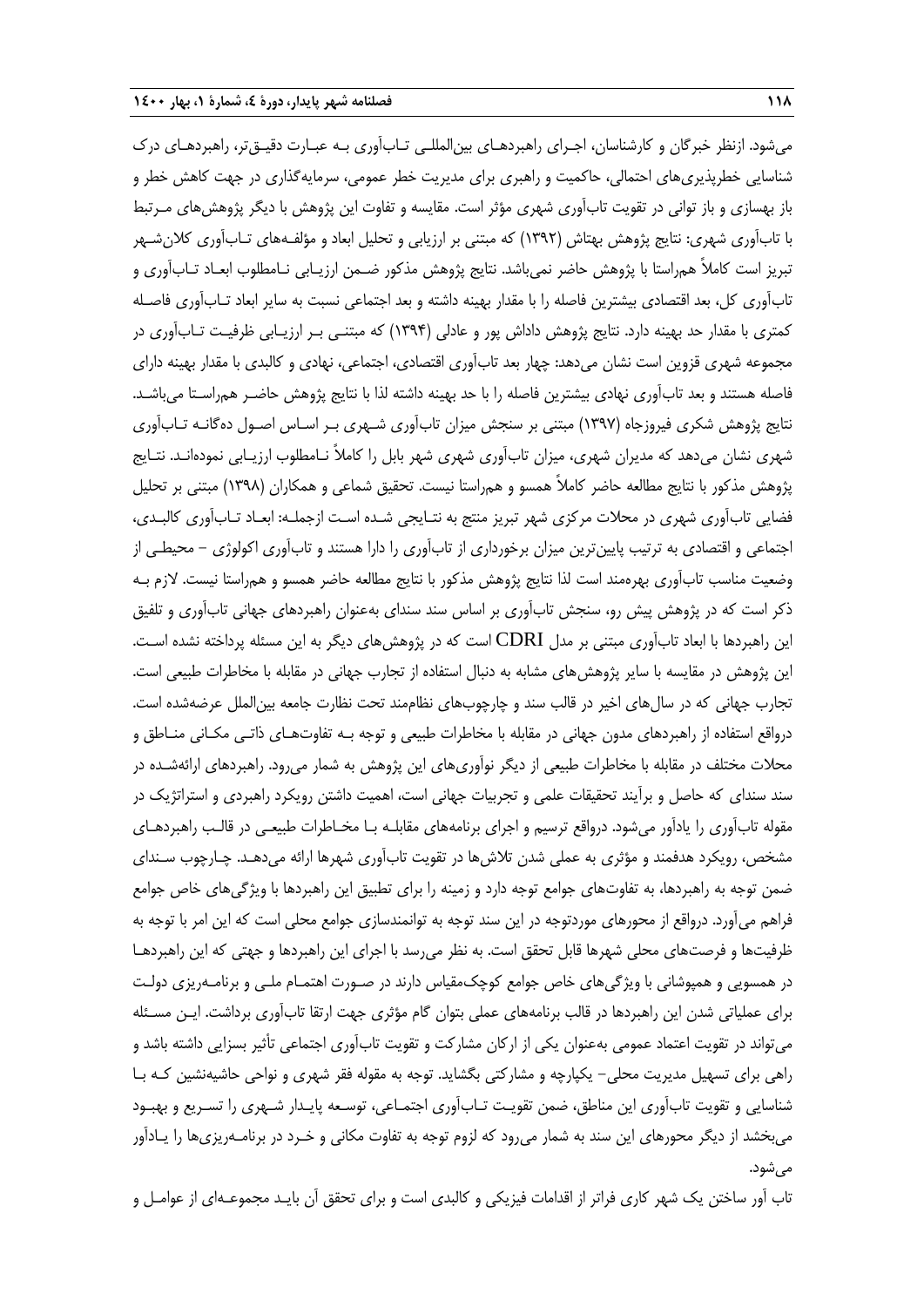ظرفیتهای چندگانه جوامع محلی در قالب راهبردهـای معـین بکـار گرفتـه شـود ازجملـه اقـداماتی نظیـر: جلـوگیری از ساختوساز در مناطق و نواحی مستعد رانش زمین با وضع قوانین بازدارنده مؤثر، توجـه ویـژه بـه منـاطق حاشیهنشـین و بافتهای فرسوده بهمنظور کاهش محورهای آسیبپذیر این نواحی و توجـه بـه ویژگیهـای و شـرای حـاکم بـر بافـت اجتماعی، اقتصادی، کالبدی این نواحی بهمنظور تدوین برنامـه احیـاگر و عمـلگرا در راسـتای پویـایی در زمینـه تقویـت همهجانبه تابآوری این مناطق و نواحی، طراحی سایتها و مراکز اسکان موقت متناسب با شرایط متفاوت در بحرانهای مختلف، مکان گزینی و طراحی سایتهای امدادرسانی متناسـب بـا شـرای اضـطراری و تسـهیل دسترسـیها، طراحـی سازوکارهای لازم برای امدادرسانی به آسیب دیدگان با صرف کمترین زمان و توزیع عادلانه و پوشـش حـداکثری افـراد، تأکید بر اجرایی کردن ضوابط ساختوساز شهری ازجمله تراکم استاندارد شهری، فاصله بهینـه از کاربریهـای حسـاس، پیشبینی پناهگاه در هر ساختمان، ایجاد پناهگاه در مراکز ثقل جمعیتی مانند بازار و مراکز پرتراکم سکونتگاهی، اسـتفاده از موقعیت توپوگرافی حاکم بر شهر و کوهستانی بودن آن برای مکان گزینی تأسیسـات حسـاس و حیـاتی، جلـوگیری از مکان گزینی ایستگاههای سوخترسانی در محلههای پرتراکم، توجه به گسترش فضاهای باز و ارتقا فضای سبز شـهری، افزایش تعداد مراکز آتشنشانی و اورژانس و نیز توزیع مناسب و بهینه آنها در سطح شهر.

- در حوزه تابآوری طبیعی: توجه به دورههای بازگشت سیالب، جلوگیری از ساختوسـازها در حـریم رودخانـه، بررسـی کامل وضعیت فیزیوگرافی حوضههای آبریز مشرف به شهر و ارزیابی حـداکثر دبـی رودخانـههای مجـاور شـهر، افـزایش ایستگاههای هیدرومتری، الیروبی و پاكسازی مسیلها و شناخت پهنههای در معـر خطـر بالیـا میتوانـد منجـر بـه تابآوری، پایداری و کاهش آسیبپذیری شود.

– توجه به نقش حیاتی شبکههای ارتباط شهر در امدادرسانی، اصلاح هندسی، بازسازی تمام نقـاط و گرههـای ارتبـاطی، نظارت دقیق بر ساختوسازها و تدوین قوانین بازدارنده مؤثر و مکـان گزینـی بـا رعایـت اصـول و ضـواب مهندسـی در ساختوسازها بهویژه زیرساختهای حساس و آسیبپذیر، گامهای مؤثری برای تقویت تابآوری کالبدی است.

- در زمینه تقویت تابآوری اجتماعی میتوان به مواردی ازجمله: توجه به اقشار آسـیبپذیر )سـالمندان، زنـان، کودکـان، زاغهنشینان، معلولین) و برنامهریزی جهت آمادگی و بهبود این گروهها در برابر مخاطرات طبیعـی، تسـهیل دسترسـی بـه برنامههای آموزشی از طریق رسانههای محلی و اسـتفاده از تشـکلها در قالـب تیمهـای داوطلـب و تشـکیل گروههـای همیاری در محالت میتواند مصونیت این گروهها در برابر مخاطرات طبیعی را افزایش دهد. برنامهریزی بومی با مشارکت مردمی، فراهم ساختن بسترهای الزم برای مشارکت مردمی در زمینه تابآوری، ایجاد سازمانهای مردمنهاد بـا رویکـرد محله محور، تقویت سرمایه اجتماعی و همبستگی اجتماعی در محالت شهری، تشـکیل سـازوکارهای مبتنـی بـر تعامـل مالکین و مستاجرین جهت مقاومسازی بناها اشاره نمود.

- فعالیتهایی همچون جذب سرمایهگذاری در بخش خصوصی بهمنظور تاب آور ساختن شهرها، وضـع مشـوقها جهـت مقاومسازی، تنوع بخشیدن به اقتصاد محلی در راستای تقویت و ثبـات اشـتغال و درآمـد افـراد، ارتقـای تـوان اقتصـادی خانوارها با تمرکز بر فرصتهای حاصل از توان و ظرفیت محلهای مبتنی بر صندوقها و تعاونیها و کسبوکارهای خـرد و خانگی و سرمایهگذاری جهت فقرزدایی میتواند به تقویت تابآوری اقتصادی و کاهش آسیبپذیری شهرها منجر شود. - بهرهگیری از فناوریهای نوین علوم زمین در کاهش خطرپذیری مخاطرات طبیعی مانند ماهوارهها، پهبادهـا، اینترنـت اشیاء، سامانههای اطالعرسانی عمومی، سامانههای محاسبات ابری، تحلیل کـالن دادههـا، سـرمایهگذاری در حوزههـای علمی- تحقیقاتی و تدوین قوانین مؤثر و عملی، استفاده از نرمافزارها برای تحلیل وضع تابآوری، یکپارچهسـازی و هـم سویی تمامی شبکههای پایش، عملیاتی نمودن سامانههای ترکیبی هشدار سریع مخاطرات طبیعی مطابق با استانداردهای جهانی، پایش، نگهداری، ترمیم محیط طبیعی و زیستبوم شهری با استفاده از زیرساخت نرمافزاری و سـختافزاری کـه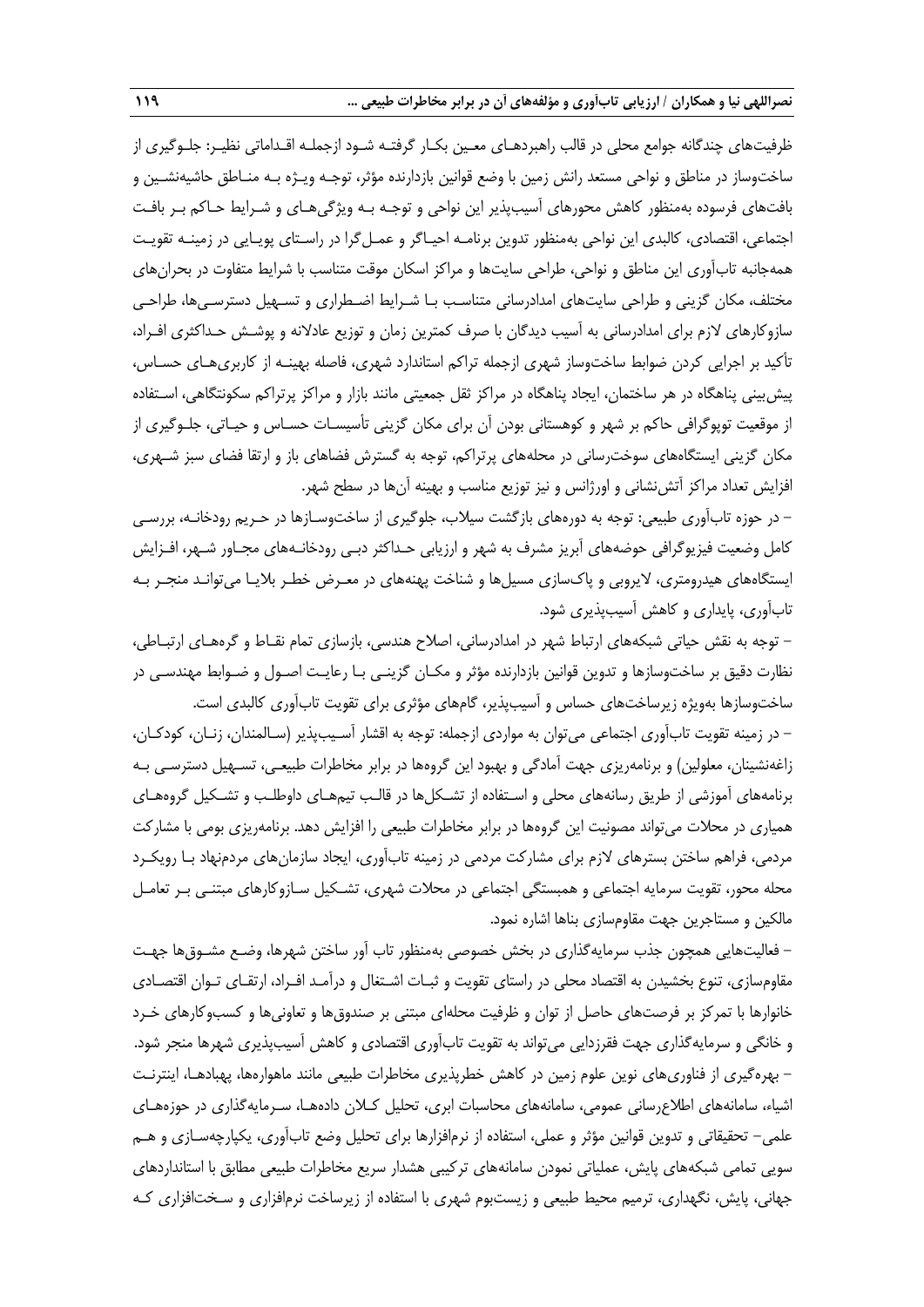میتواند در تقویت تابآوری نهادی و کاهش آسیبپذیری مؤثر باشد.

## **تقدیر و تشکر**

بنا به اظهار نویسنده مسئول، این مقاله حامی مالی نداشته است.

## **منابع**

- 1 ( احمدزاده کرمانی، حمید و امینزاده گوهرریزی، بهرام )1399( ارزیابی ابعاد تـابآوری شـهری بـا اسـتفاده از روش میـانگین مجموع فواصل از حد بهینه (مطالعه موردی: منطقه ۹ شهرداری مشهد)، فصلنامه هویـت شـهر، دوره ۱۴، شـماره ۱، صـص.  $.77 - 99$
- 2 ارایدین، آیدا و ( تاسان کوك، تونا )1395( تفکر تابآوری در برنامهریزی شهری، خوارزمی، امید علی، ندایی، امـین، شـاد دل، لیا، چاپ اول، تهران: نشر بازتاب.
- 3 بابایی، جواد و ( صادقی، فاطمه )1394( نقش جوامع محلی در چارچوب سندای برای کاهش خطـر بالیـا، هفتمـین کنفـرانس بینالمللی جامع مدیریت بحران، ،1394 تهران، صص.1-12.
- 4 بهتاش، محمدرضا؛ (پیر بابایی، محمدتقی؛ کی نـژاد، محمـدعلی؛ آقـا بابـایی، محمـدتقی )1391( تعیـین ابعـاد و مؤلفـههای تابآوری شهرهای اسلامی، فصلنامه شهرهای ایرانی اسلامی، دوره ۳، شماره ۹، صص. ۱۲۱–۱۱۳.
- 5 بهتاش، محمدرضا؛ (کی نژاد، محمدعلی؛ پیر بابایی، محمدتقی؛ عسگری، علی )1392( ارزیـابی و تحلیـل ابعـاد و مؤلفـههای تابآوری کلان شهر تبریز نشریه هنرهای زیبا – معماری و شهرسازی، دوره ۱۸، شماره ۳، صص. ۴۳-۳۳.
- ۶ پریور، پرستو؛ فریادی)، شهرزاد؛ یـاوری، احمدرضـا؛ صـالحی، اسـماعیل؛ هراتـی، پگـاه (۱۳۹۲) بسـط راهبردهـای پایـداری اکولوژیـک بـرای افـزایش تـابآوری محیطزیسـت شـهری (نمونـد مـوردی: منـاطق ۱ و ۳ شـهرداری تهـران)، فصـلنامه محیطشناسی، دوره ۳۹، شماره ۶۵، صص.۱۳۲-۱۲۳.
- 7 پوراحمد، ( احمد؛ زیاری، کرامت اهلل؛ ابدالی، یعقوب؛ اهلل قلی پور کهراالنی، سارا )1398( تحلیل معیارهای تـابآوری در بافـت فرسوده شهری در برابر زلزله با تأکید بر تابآوری کالبدی مورد: منطقه 10 شهرداری تهران، مجلـه پـژوهش و برنامـهریزی شهری، دوره ،10 شماره ،36 صص.1-20.
- توانا، مصطفی و صوفکی نیستانی، مینا (۱۳۹۵) ارزیابی میزان تابآوری در بافت فرسـوده شـهری نمونـه موردمطالعـه: محلـه سیروس، تهران، همایش سراسری مباحث کلیدی در مهندسی عمران، معمـاری و شهرسـازی ایـران، ٢٣ اردیبهشـت ١٣٩۵، گرگان، صص.1-11.
- 9 جزایری، الناز؛ ( صمدزاده، رسول؛ حاتمی نژاد، حسین )1398( ارزیابی ظرفیت تابآوری شهری در برابر خطر زمینلرزه با تأکید بر ابعاد اجتماعی و نهادی. مطالعه موردی منطقه ۱۲ تهران، فصلنامه آمایش محیط، دوره ۱۲، شماره ۴۵، صص.۱۹۸–۱۸۴.
- 10 حسنزاده، آرمان و ( قطبی، مریم )1395( بومیسازی چارچوب سندای در سکونتگاههای حاشیه شهرها نمونـه مـوردی: محلـه اهللآباد شهر کرمان، هشتمین کنفرانس بینالمللی مدیریت جامع بحران، ،1395 تهران، صص.1-12.
- 11 ( داداش پور، هاشم و عادلی، زینب )1394( سنجش ظرفیتهای تابآوری در مجموعه شهری قزوین، مـدیریت بحـران، دوره ۴، شماره ۸، صص.۸۴-۷۳.
- 12 داوری، علی و ( رضازاده، آرش )1393( مدلسـازی معـادالت سـاختاری بـا نرمافـزار PLS، چـاپ اول، تهـران: نشـر جهـاد دانشگاهی.
- 13 دفتر ( سازمان ملل متحد دفتر کاهش مخاطرات )1394( چارچوب سـند سـندای بـرای کـاهش خطـر ،2030-2015 محقـق، مصطفی، استاد تقی زاده، عباس، کریم لو، کیوان، تهران: سازمان پیشگیری و مدیریت بحران شهر تهران.
- 14 رضایی، محمدرضا ) (1392( ارزیابی تابآوری اقتصادی و نهادی جوامع شهری در برابر سوانح طبیعی مطالعـه مـوردی: زلزلـه محلههای شهر تهران، فصلنامه مدیریت بحران، دوره ۲، شماره ۳، صص.۳۸-۲۷.
- 15 ( رفیعیان، مجتبی، رضایی، محمدرضا؛ عسگری، علی؛ پرهیزگار، اکبر )1389( تبیین مفهومی تابآوری و شاخص سازی آن در مدیریت سوانح اجتماعمحور (CBDM)، فصلنامه برنامهریزی و آمایش فضا، دوره ۱۵، شماره ۴، صص.۴۱-۱۰.
	- 16 ( سازمان مسکن و شهرسازی استان ایالم )1397(.
- 17 ( سرور، هوشنگ و کاشانی اصل، امیر )1395( ارزیابی آسیبپذیری کالبدی شهر اهر در برابر بحران زلزلـه، فصـلنامه آمـایش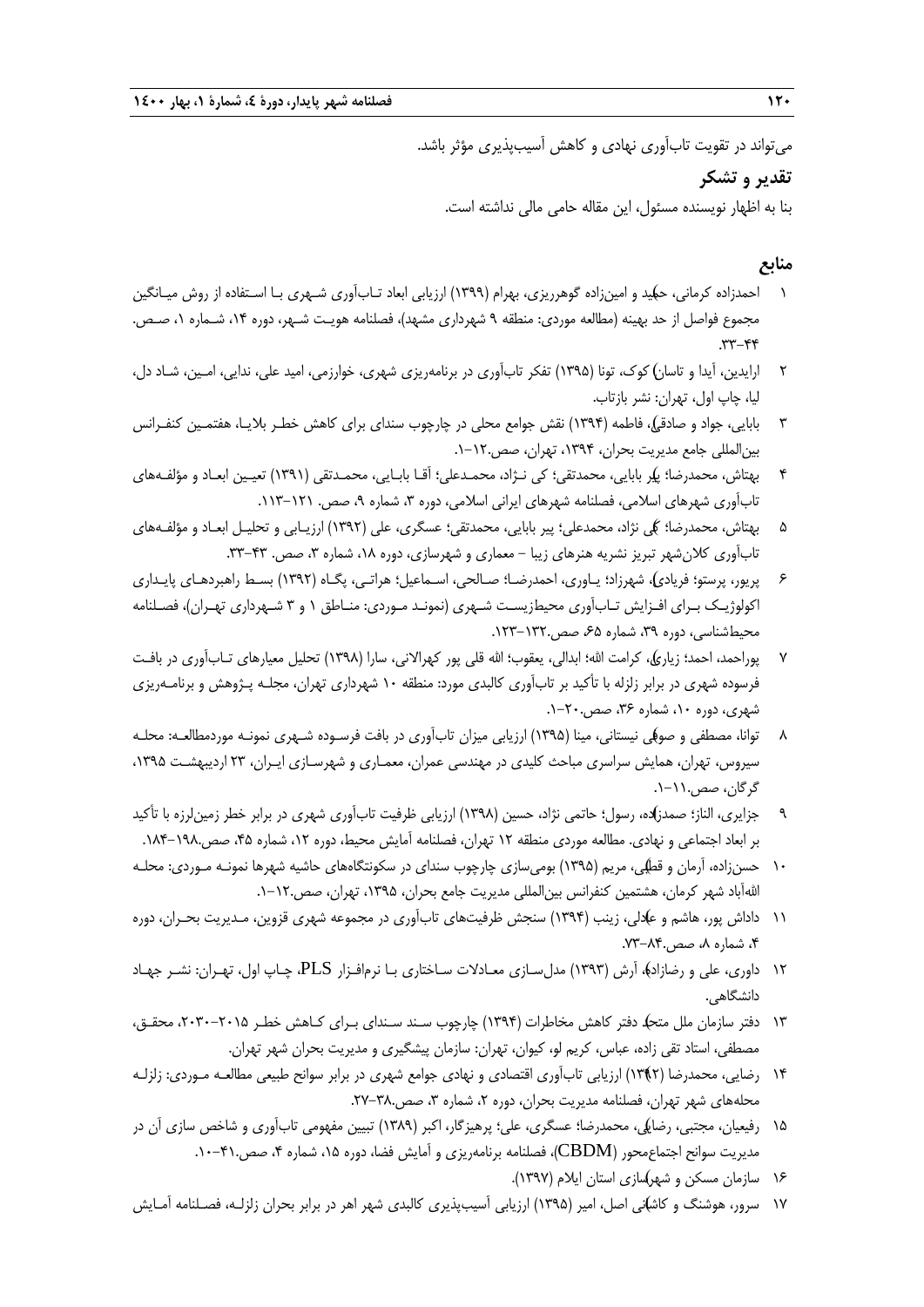محی ، دوره ،9 شماره ،34 صص.87-108.

- ۱۸ سلطانی، علی؛ خضرائی)، هانیه؛ موسوی، سیده بهاره (۱۳۹۶) برنامهریزی کاربری زمین بـهمنظور ارتقـا تـابآوری شـهرها در برابر مخاطرات طبیعی، فصلنامه طراحی مهندسی و اکولوژیکی منظر، دوره ۳، شماره ۳، صص.۱۲-۱.
- 19 ( شکری فیروز جـاه، پـری )1397( سـنجش میـزان تـابآوری شـهرها در برابـر مخـاطرات طبیعـی، مطالعـات برنامـهریزی سکونتگاههای انسانی، دوره ۱۳، شماره ۳، صص.۶۶۳-۶۷۸ـ
- ۲۰ شماعی، علی؛ ساسان)پور، فرزانه؛ علی حسینی، رحمان (۱۳۹۸) تحلیل فضایی تابآوری شهری در محلههای بخش مرکزی شهر تبریز، فصلنامه پژوهش های جغرافیای برنامهریزی شهری، دوره ۷، شماره ۲، صص.۳۷۴-۳۳۹.
- ٢١ طلاچیان، مرتضی؛ غلامی، محمدجواد؛ شهریاری، سید کمال|لـدین (١٣٩٨) مـرور سیسـتماتیک شناسـایی ابعـاد مؤلفـهها و شاخص های تابآوری شهری با بررسی چالش ها و فرصتها، فصلنامه شهر ایمن، دوره ۲، شماره ۸، صص.۱۹-۱.
- 22 ( طهماسبی، قباد؛ علی عزیزی، کاوه؛ فرجی، میالد )1396( مهمترین عوامـل مـؤثر بـر وقـوع سـیل در شـهر ایـالم، سـومین کنفرانس سالانه پژوهش های معماری، شهرسازی و مدیریت شهری، ۱۳۹۶، دانشگاه سیستان و بلوچستان، صص.۹-۱.
- 23 کاظمی، داوود و ( عندلیب، علیرضا )1394( تدوین چارچوب مفهومی جهت سـنجش تـابآوری شـهرها در برابـر بحرانهـای طبیعی زلزله، کنفرانس بینالمللی انسان، معماری، عمران و شهر، ،1394 تبریز، صص.1-13.
- ٢۴ کاظمیان، غلامرضا؛ باقری، هانیه؛ شجاعی، مرضیه (١٣٩٣) بررسی میزان حمایـت از مفهـوم تـابآوری شـهری در قـوانین شهری ایران، اولین کنفرانس ملی شهرسازی، مدیریت شهری و توسعه پایدار، ،1393 تهران، صص.1-17.
- 25 کالنتری، خلیل ) ( 1392( مدلسازی معادالت ساختاری در تحقیقات اجتمـاعی- اقتصـادی بـا برنامـه Lisrel و Simplis، چاپ دوم، تهران: نشر فرهنگ صبا.
- 26 لنگرنشین، علی؛ ( ارران، عباس؛ کرکه آبادی، زینب )1398( سنجش شاخص کالبدی- محیطی تابآوری در بافتهای شهری تهران در راستای ارائه مدلی بومی برای تابآوری کالنشهرهای ایران مطالعه موردی: محالت تجریش، جنتآباد شـمالی و فردوسی شهر تهران(، فصلنامه جغرافیا برنامهریزی منطقهای، دوره ،9 شماره ،2 صص.669-692.
	- 27 مرکز آمار ایران ) ( 1395( نتایج تفصیلی سرشماریهای عمومی نفوس و مسکن.
- 28 نظم ( فر، حسین و پاشازاده، اصغر )1397( ارزیابی تابآوری شهری در برابر مخاطرات طبیعی مطالعـه مـوردی: شـهر اردبیـل، فصلنامه آمایش جغرافیایی فضا، دوره ،8 شماره ،27 صص.101-116.
- 29) Ahmadzadeh Kermani, Hamid. & Aminzadeh Goharrizi, Bahram. (2015) Evaluation of urban resilience dimensions using the mean of total distances from the optimal limit (Case study: District 9 of Mashhad Municipality), Journal of City Identity, Vol.14, No.1, pp.33- 44. [In Persian].
- 30) Alexander, D. (2011) Resilience against earthquakes: some practical suggestions for planners and managers, Journal of Seismology and Earthquake Engineering, Vol.13, No.2, pp.109-11.
- 31) Araydin, Aida. & Tasan Kook, Tuna. (2016) Resilience Thinking in Urban Planning, Kharazmi, Omid Ali, Nedayi, Amin, Shad Del, Lia, First Edition, Tehran, Publisher Bazetab. [In Persian].
- 32) Babaei, Javad. & Sadeghi, Fatemeh. (2015) The role of local communities in the Sendai framework for disaster risk reduction, Seventh Comprehensive International Conference on Crisis Management, Tehran. [In Persian].
- 33) Behtash, Mohammad Reza. & Ki Nejad, Mohammad Ali. & Pir Babaei, Mohammad Taghi. & Asgari, Ali. (2013) Evaluation and analysis of dimensions and components of resilience in Tabriz metropolis Journal of Fine Arts - Architecture and Urban Planning, Vol.18, No.3, pp. 43-33. [In Persian].
- 34) Behtash, Mohammad Reza. & Pir Babaei, Mohammad Taghi. & Ki Nejad, Mohammad Ali. & Agha Babaei, Mohammad Taghi. (2012) Determining the dimensions and components of resilience of Islamic cities, Iranian Islamic Cities Quarterly, Vol.3, No.9, pp.121-113. [In Persian].
- 35) Dadashpour, Hashem. & Adeli, Zeinab. (2015) Measuring resilience capacities in Qazvin urban complex, Crisis Management, Vol.4, No.8, pp.73-84. [In Persian].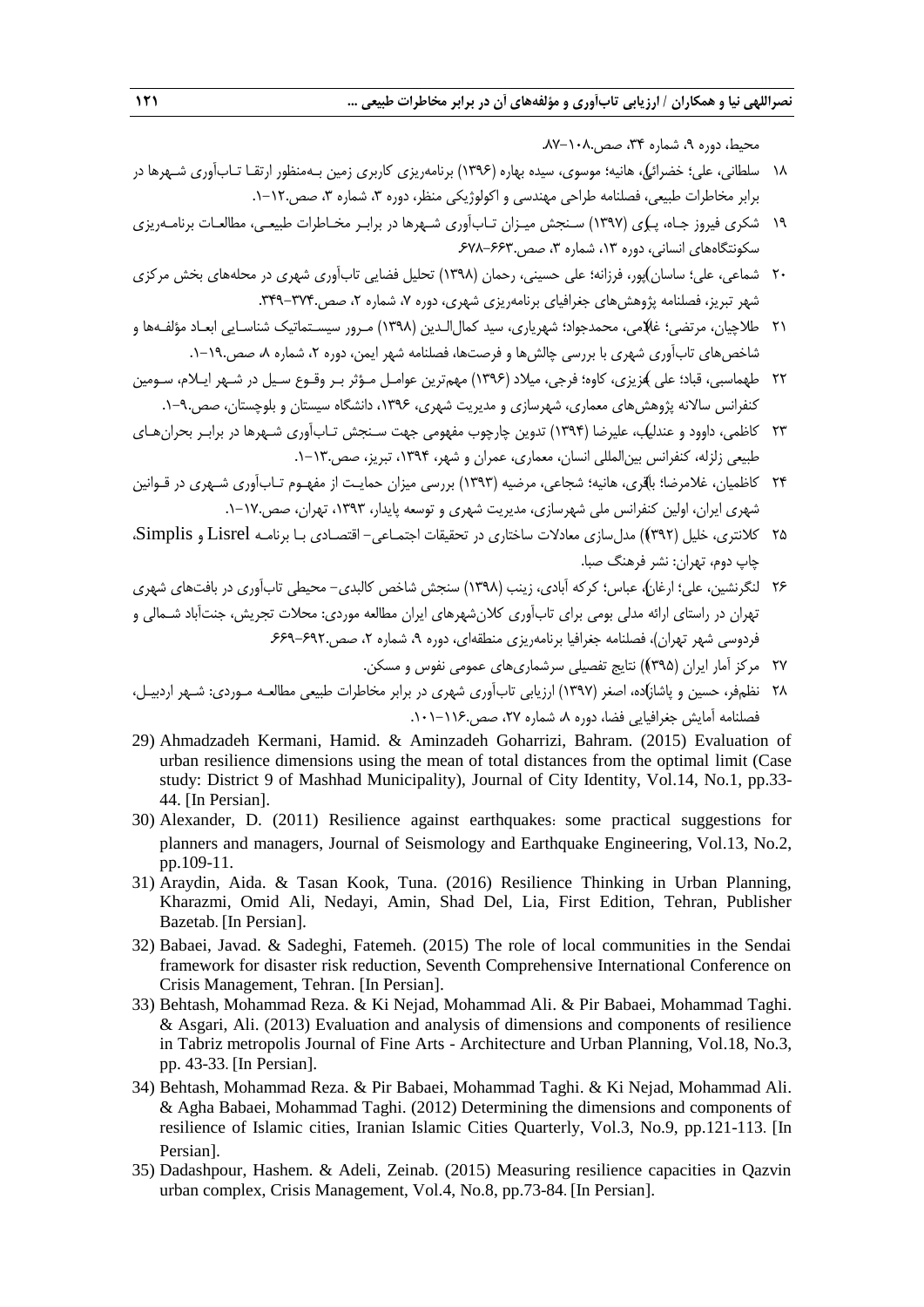- 36) Davari, Ali. & Rezazadeh, Arash. (2014) Structural Equation Modeling with PLS Software, First Edition, Tehran: Jihad Daneshgahi Publishing. [In Persian].
- 37) Gasparini, P. & Manfredi, G. & Asprone, D. (2014) Resilince sustainability in relation to natural disasters, Springer International, Vol.3, No.1, pp.1-150.
- 38) Hassanzadeh, Arman. & Ghotbi, Maryam. (2016) Localization of Sendai framework in suburban settlements Case study: Allahabad neighborhood of Kerman, 8th International Conference on Comprehensive Crisis Management, Tehran, [In Persian].
- 39) Housing and Urban Development Organization of Ilam Province (2017). [In Persian].
- 40) Jazayeri, Elnaz. & Samadzadeh, Rasool. & Hatami Nejad, Hossein. (2019) Evaluation of urban resilience capacity against earthquake risk with emphasis on social and institutional dimensions. Case Study of Tehran Region 12, Journal of Environmental Management, Vol.12, No.45, pp. 184-198. [In Persian].
- 41) Kalantari, Khalil. (2013) Structural Equation Modeling in Socio-Economic Research with Lisrel and Simplis Program, Second Edition, Tehran: Farhang Saba Publishing. [In Persian].
- 42) Kazemi, Davood. & Andalib, Alireza. (2015) Developing a conceptual framework for measuring the resilience of cities to natural earthquake crises, International Conference on Human, Architecture, Civil and Urban, Tabriz, pp.1-13. [In Persian].
- 43) Kazemian, Gholamreza. & Bagheri, Hanieh. & Shojaei, Marzieh. (2014) A Study of Support for the Concept of Urban Resilience in Iranian Urban Law, First National Conference on Urban Planning, Urban Management and Sustainable Development, Tehran, pp. 1-17. [In Persian].
- 44) Klein, R. J. & F. Nicholls. (2003) Thomalla, Resilience to natural hazards: how useful is this concept?, Environmental Hazards, Vol.5, No.1-2, pp.35-45.
- 45) Langarnshin, Ali. & Arghan, Abbas. & Karkabadi, Zeinab. (2019) Measurement of physical-environmental resilience index in urban contexts of Tehran in order to provide an indigenous model for resilience in metropolitan areas of Iran Case study: Tajrish, North Janatabad and Ferdowsi neighborhoods of Tehran), Geography Quarterly, Vol.9, No.2, pp. 669-692. [In Persian].
- 46) Maguire, B. & Hagen, P. C. (2007) Disasters and communities: understanding social resilience, The Australian Journal of Emergency Management, Vol.22, No.2, pp.16-20.
- 47) Mayunga, J. S. (2007) Understanding and applying the concept of community disaste resilience: A capital-based approach", A Draft Working Paper Prepared for the Summer for Social, Vulnerability and Resilience Building, Vol.17, No.5, pp.1-26.
- 48) Miles, S. B. (2015) Foundations of community disaster resilience: well-being, identity, services, and capitals, Environmental Hazards, Vol.14, No.2, pp.113-151.
- 49) Mileti, D. (1999) Disasters by design: a reassesment of natural hazards in the united states, Natural and Hazards and disaster.Washington D.c. Joseph Henry press.
- 50) Nazmfar, Hossein. & Pashazadeh, Asghar. (2018) Evaluation of urban resilience against natural hazards Case study: Ardabil city, Quarterly Journal of Space Geography, Vol.8, No.27, pp. 101-116. [In Persian].
- 51) Poorahmad, Ahmad. & Ziari, Keramatullah. & Abdali, Yaqub. & Allah Gholipour Kahralani, Sara. (2)019 Analysis of resilience criteria in urban worn-out tissue against earthquakes with emphasis on physical resilience Case: District 10 of Tehran Municipality, Journal of Urban Research and Planning, Vol.10, No.36, pp.1-20. [In Persian].
- 52) Prior, swallow. & Faryadi, Shahrzad. & Yavari, Ahmad Reza. & Salehi, Ismail. & Herati, Pegah. (2013) Development of Ecological Sustainability Strategies to Increase Urban Environmental Resilience (Case Study: Districts 1 and 3 of Tehran Municipality), Environmental Quarterly, Vol.39, No.65, pp.132-123. [In Persian].
- 53) Rafieian, Mojtaba. & Rezaei, Mohammad Reza. & Askari, Ali. & Parhizgar, Akbar. (2010) Explaining the concept of resilience and its indexing in community-based disaster management (CBDM), Quarterly Journal of Spatial Planning and Planning, Vol.15, No.4, pp.10-41. [In Persian].
- 54) Rezaei, Mohammad Reza. (2013) Assessing the economic and institutional resilience of